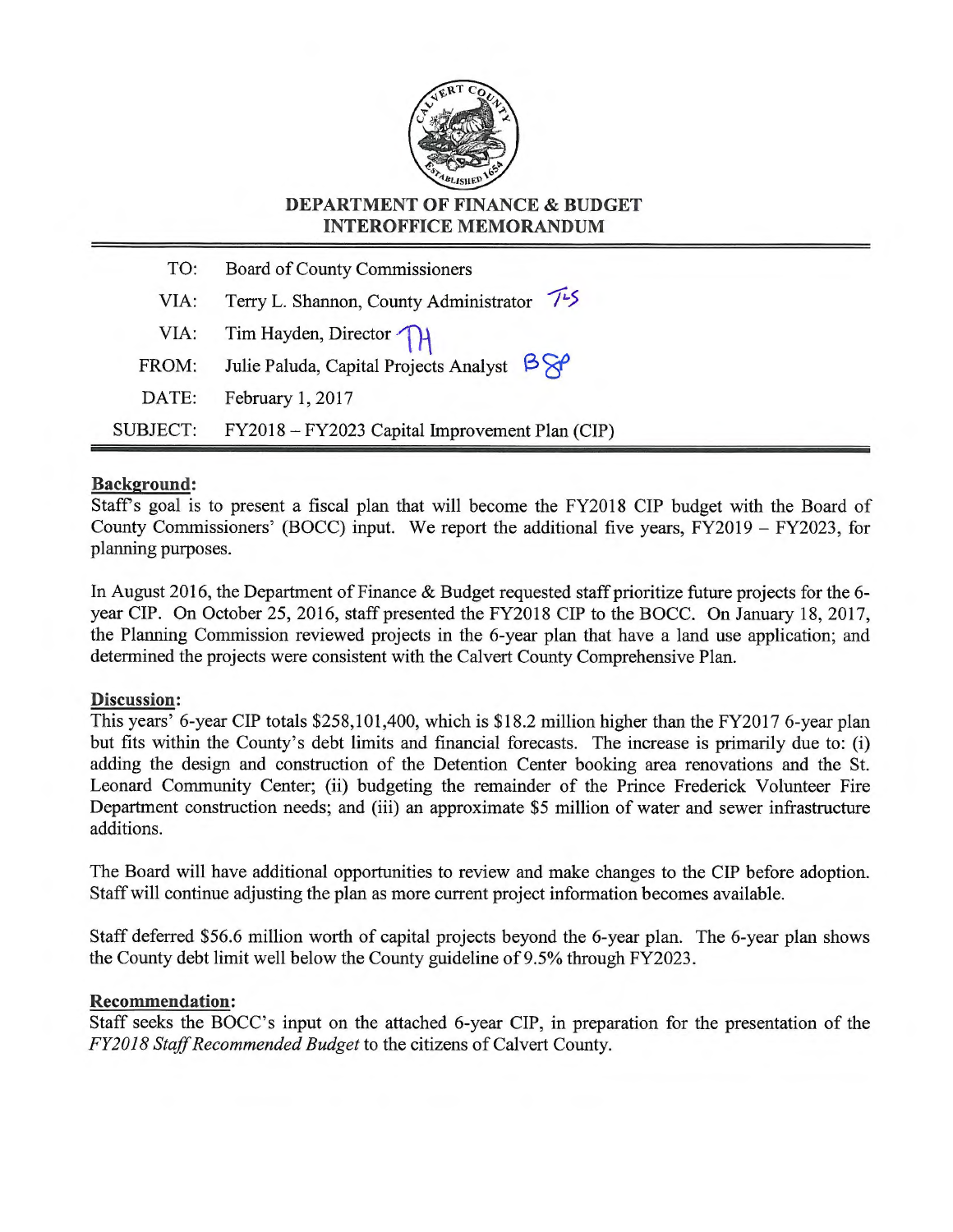# **Capital Improvement Plan FY2018 – FY2023**

### February 14, 2017

**1**

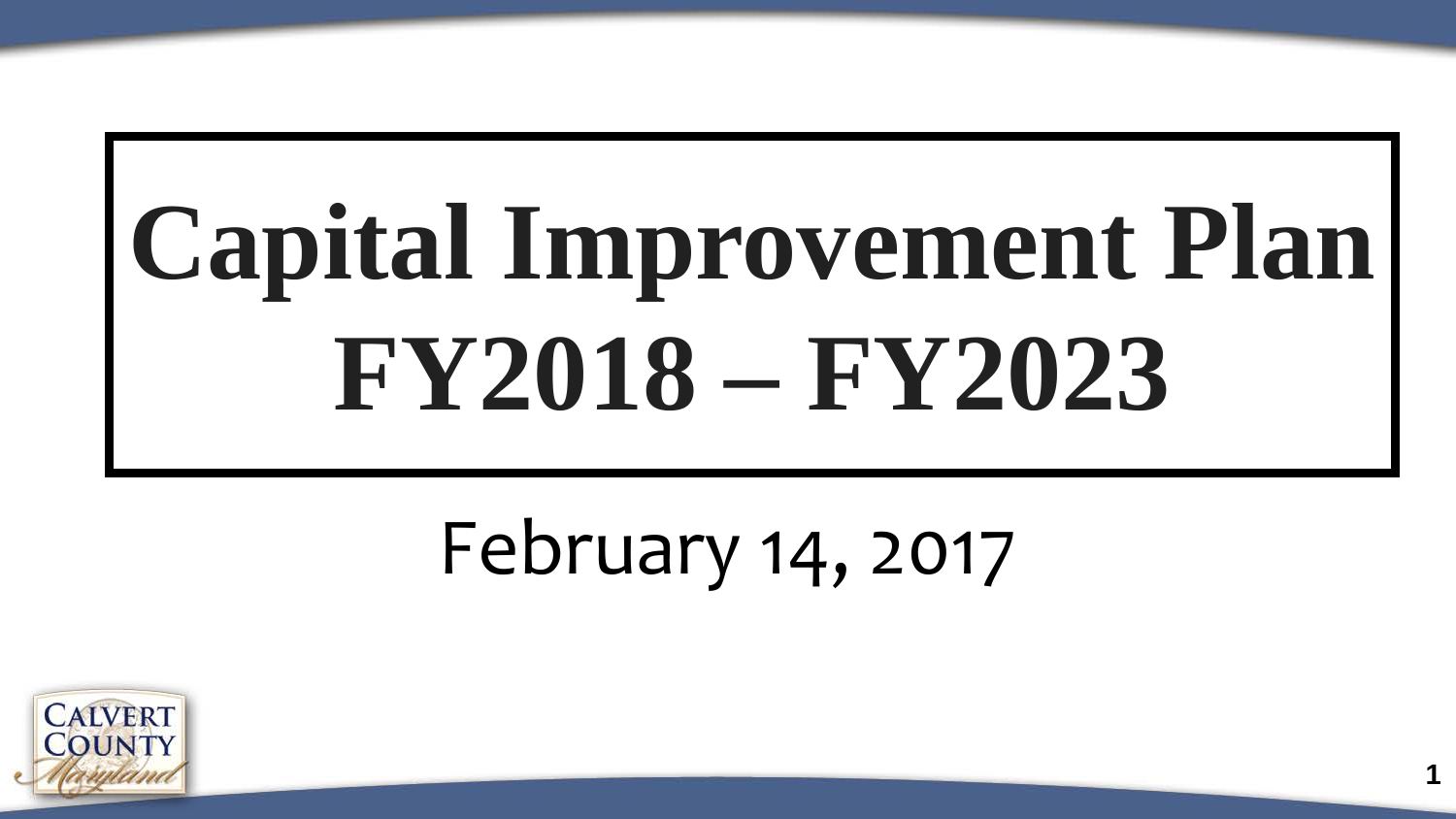### **Purpose**

- Present staffs' initial requests for the Capital Improvement Plan (CIP) for FY2018-FY2023.
- Provide an overview of the requested projects for the next six years.
- Review \$56.6 million worth of projects being deferred to FY2024 and/or beyond.
- Receive the Board's input on the 6-year CIP for the Staff Recommended budget.
- Schedule any requested work sessions.

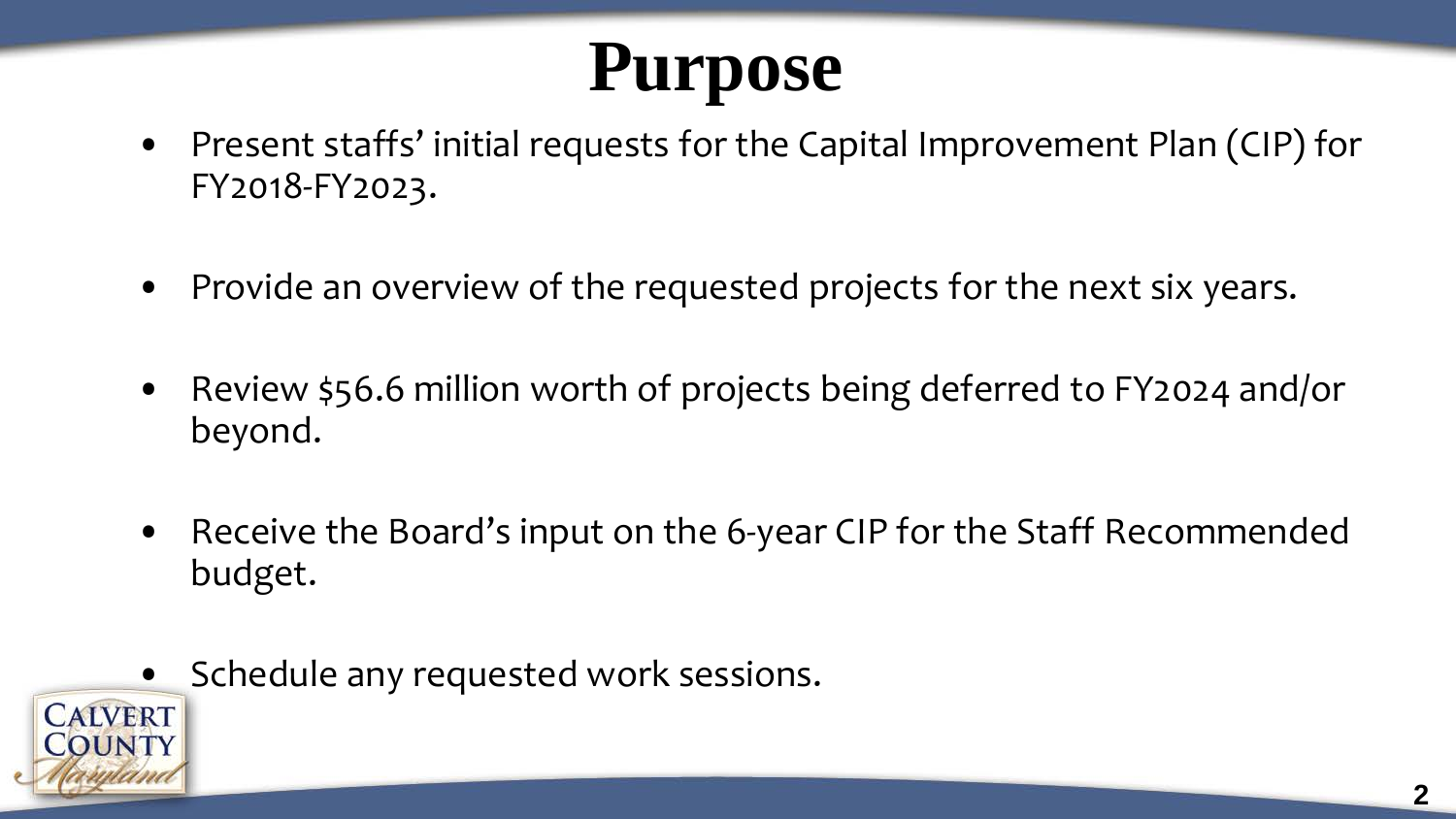### **CIP Process**

- Departments submit CIP worksheets, which details the project scope, cost and timing, for the 6-year plan.
- Compile information and make necessary adjustments based on County's funding levels and debt affordability model.
- FY2018 CIP presented to the Board on October 25, 2016.
- Six year plan presented to the Planning Commission on January 18, 2017.
- Initial look at the FY2018-FY2023 CIP presented to the Board today.

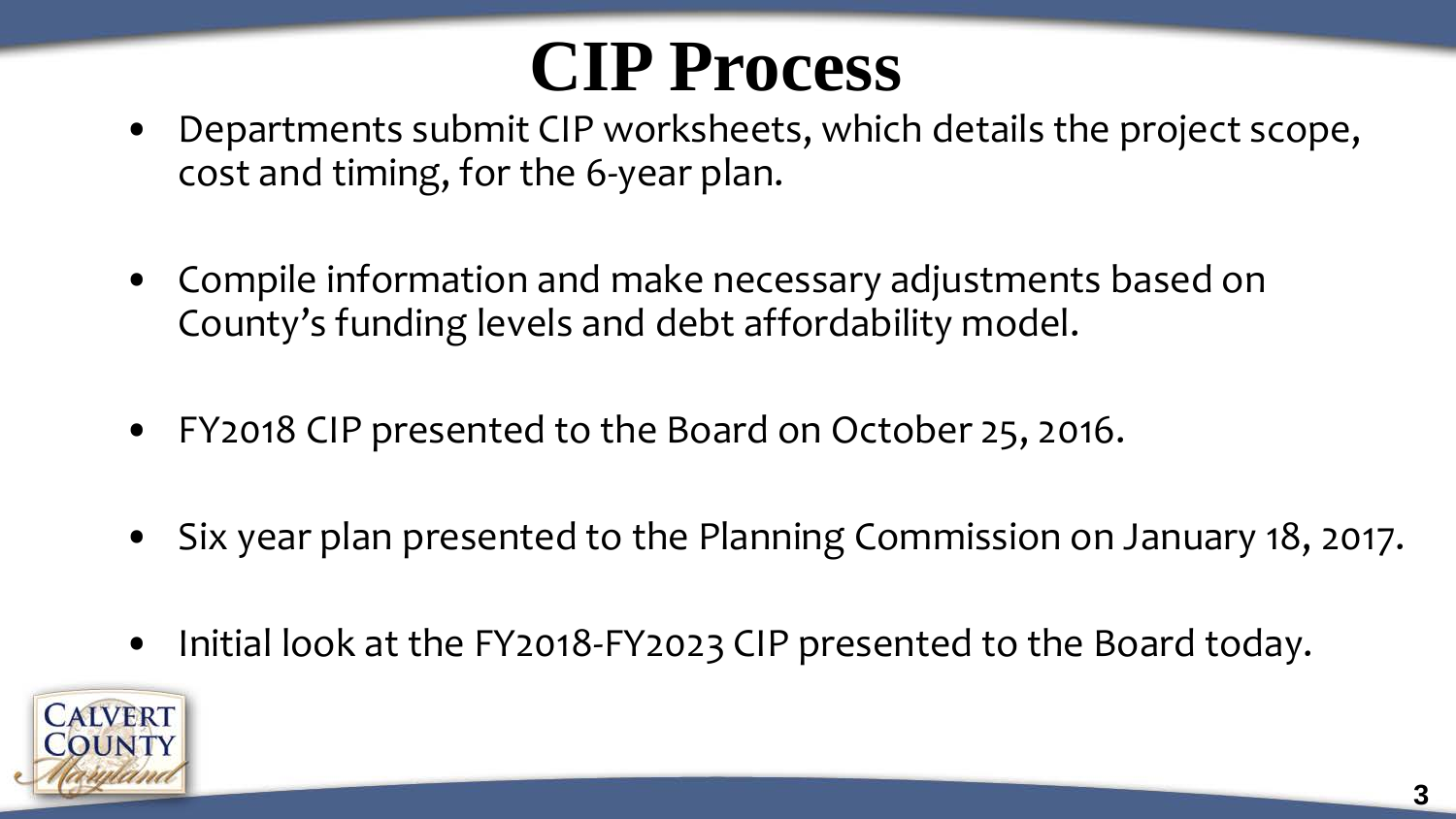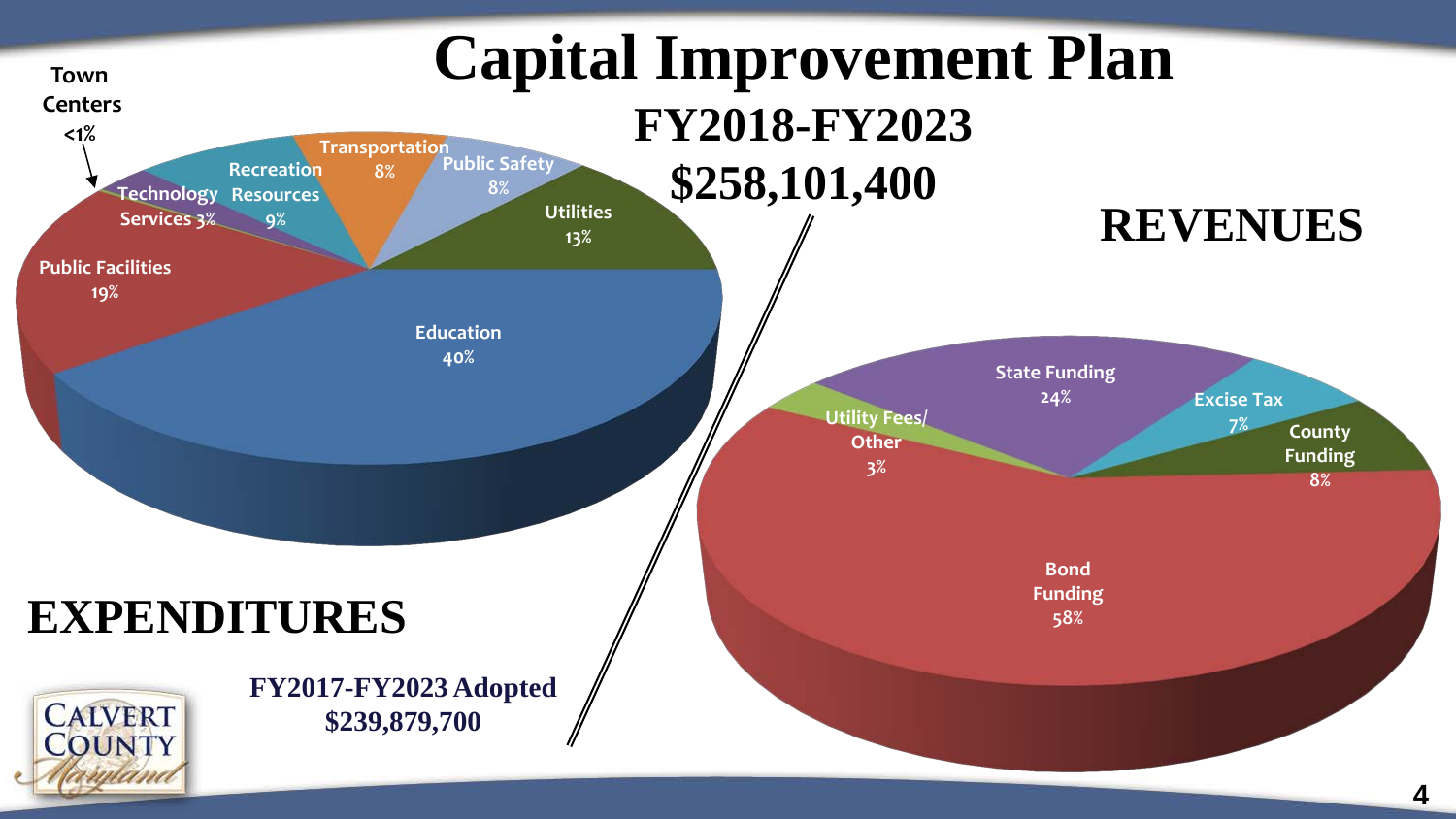**General Obligation Debt Service as a Percentage of General Fund Revenue**



unana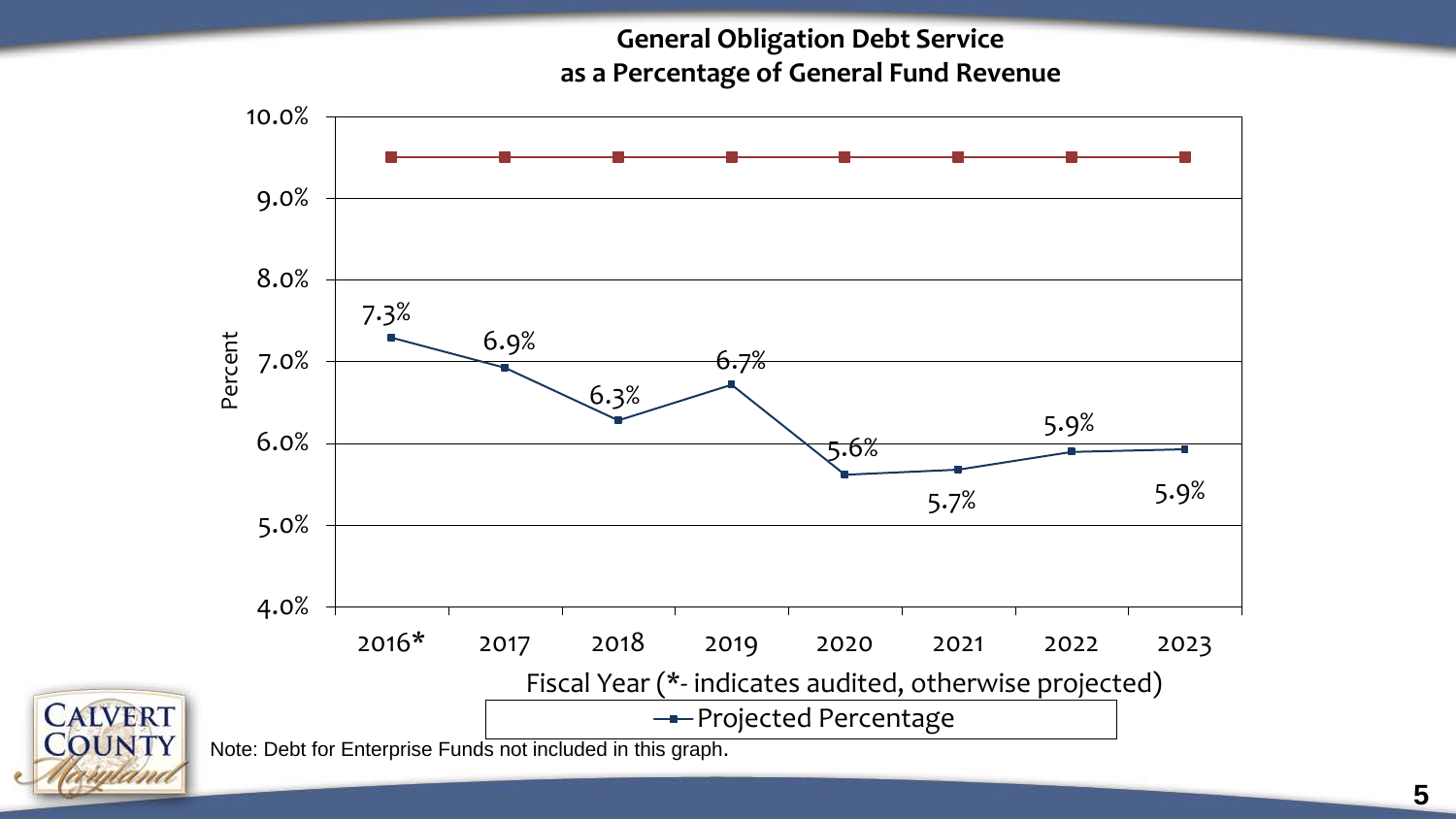### **CIP Expenditures**

| <b>Staff Recommended FY2018 CIP</b> | <b>FY2018</b> | FY2019         | <b>FY2020</b> | FY2021       | FY2022       | FY2023       |
|-------------------------------------|---------------|----------------|---------------|--------------|--------------|--------------|
| Education                           | \$29,145,000  | \$24,790,000   | \$10,713,000  | \$5,430,000  | \$22,185,000 | \$11,377,000 |
| <b>Public Facilities</b>            | 3,021,500     | 1,314,600      | 4,390,200     | 8,862,400    | 15,150,100   | 15,581,600   |
| <b>Town Centers</b>                 | 157,200       | 407,000        | 22,000        | 22,000       | 22,000       | 22,000       |
| <b>Technology Services</b>          | 1,920,600     | 1,510,600      | 1,470,000     | 950,000      | 760,000      | 950,000      |
| Recreation & Natural Resources      | 2,391,700     | 2,930,100      | 9,145,400     | 3,784,400    | 2,568,300    | 1,892,400    |
| Public Works - Transportation       | 1,530,000     | 1,575,000      | 2,190,000     | 3,400,000    | 6,940,000    | 5,920,000    |
| <b>Public Safety</b>                | 9,609,700     | 1,304,000      | 2,693,000     | 2,098,000    | 2,198,000    | 2,491,000    |
| Enterprise Funds                    | 4,088,300     | 8,423,400      | 7,683,200     | 8,572,000    | 4,216,700    | 283,000      |
| Total                               | \$51,864,000  | \$42,254,700   | \$38,306,800  | \$33,118,800 | \$54,040,100 | \$38,517,000 |
| <b>Approved FY2017 CIP</b>          |               |                |               |              |              |              |
| Education                           | \$28,935,000  | \$24,415,000   | \$15,698,000  | \$4,635,000  | \$22,185,000 | \$0          |
| <b>Public Facilities</b>            | 2,699,800     | 2,153,600      | 2,542,000     | 8,607,300    | 14,812,500   | 0            |
| <b>Town Centers</b>                 | 62,000        | 282,000        | 22,000        | 22,000       | 22,000       | 0            |
| <b>Technology Services</b>          | 1,795,600     | 1,153,600      | 1,373,000     | 1,750,000    | 2,370,000    | $\circ$      |
| Recreation & Natural Resources      | 3,320,600     | 2,292,300      | 2,488,600     | 2,723,800    | 1,248,100    | 0            |
| Public Works - Transportation       | 3,985,000     | 4,115,000      | 5,745,000     | 4,195,000    | 1,025,000    | 0            |
| <b>Public Safety</b>                | 5,285,800     | 1,304,000      | 2,251,000     | 1,304,000    | 1,391,000    | 0            |
| Enterprise Funds                    | 7,409,900     | 12,993,200     | 4,923,200     | 2,851,900    | 750,000      | 0            |
| Total                               | \$53,493,700  | \$48,708,700   | \$35,042,800  | \$26,089,000 | \$43,803,600 | \$0          |
| <b>Total Difference</b>             | (\$1,629,700) | (56, 454, 000) | \$3,264,000   | \$7,029,800  | \$10,236,500 | \$38,517,000 |

**CALVERT**<br>COUNTY

wam



**6**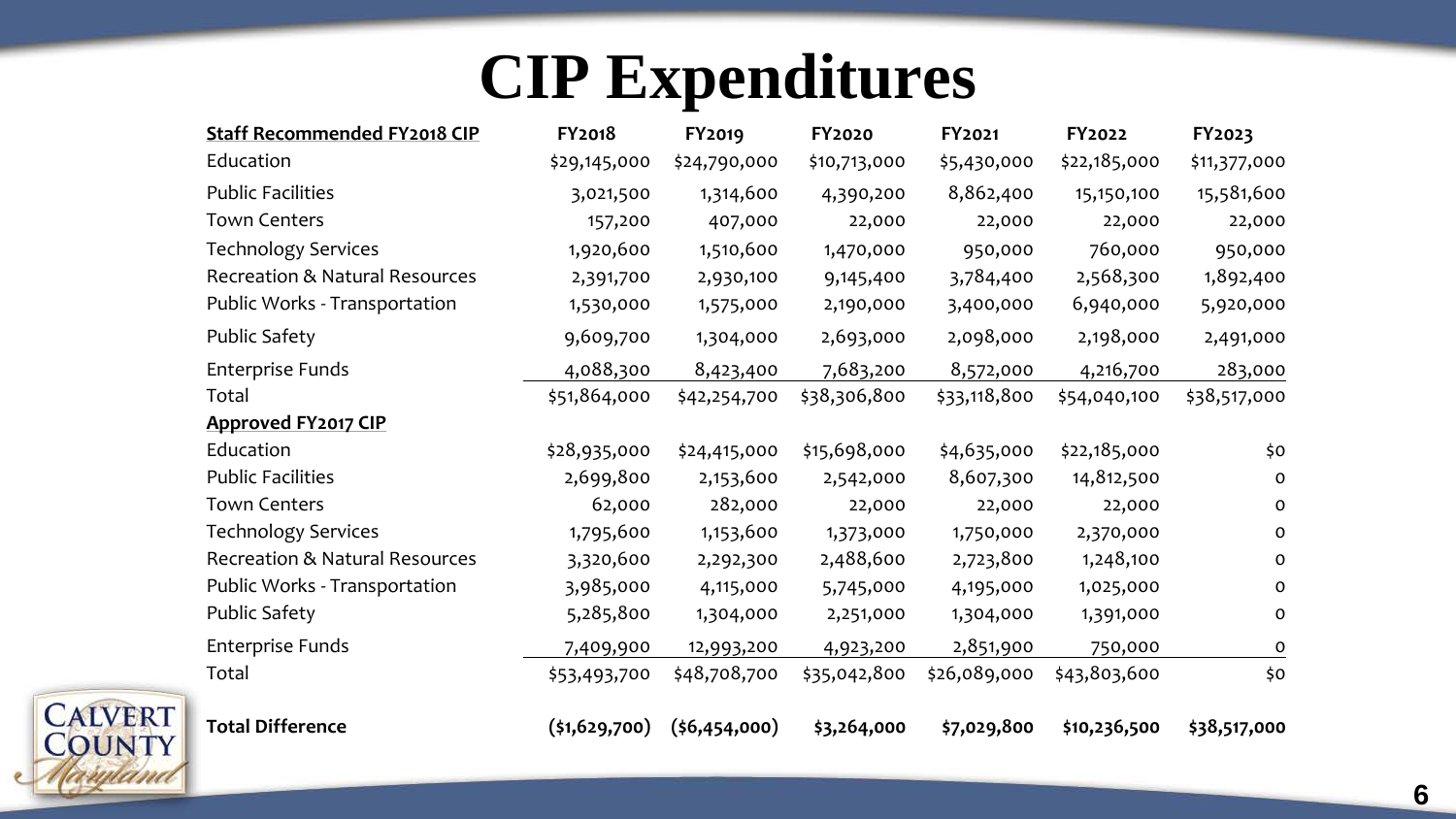#### **CIP Revenues**

| <b>Staff Recommended FY2018 CIP</b> | <b>FY2018</b> | FY2019      | <b>FY2020</b>                          | FY2021       | FY2022       | FY2023       |
|-------------------------------------|---------------|-------------|----------------------------------------|--------------|--------------|--------------|
| County Funds                        | \$3,306,300   | \$4,328,800 | \$3,883,400                            | \$2,318,400  | \$3,193,100  | \$2,440,100  |
| Debt - General Fund                 | 21,949,200    | 11,960,600  | 19,853,803                             | 17,547,600   | 33,294,050   | 28,713,650   |
| Debt - Enterprise Fund              | 2,940,400     | 3,558,500   | 4,959,000                              | 3,406,700    | 2,286,800    | $\mathbf 0$  |
| Grants                              | 19,602,000    | 13,048,350  | 4,784,197                              | 6,829,200    | 13, 157, 150 | 4,707,450    |
| <b>Excise Tax</b>                   | 3,866,100     | 4,018,950   | 3,248,900                              | 2,598,300    | 1,376,000    | 2,372,800    |
| Utility Fees/Cap Conn/Other         | 200,000       | 5,339,500   | 1,577,500                              | 418,600      | 733,000      | 283,000      |
| Total                               | \$51,864,000  |             | \$42,254,700 \$38,306,800              | \$33,118,800 | \$54,040,100 | \$38,517,000 |
| <b>Approved FY2017 CIP</b>          |               |             |                                        |              |              |              |
| County Funds                        | \$3,356,100   | \$2,298,200 | \$2,314,000                            | \$2,986,100  | \$4,717,000  |              |
| Debt - General Fund                 | 20,764,900    | 16,050,100  | 16,096,830                             | 16,496,000   | 25,850,600   |              |
| Debt - Enterprise Fund              | 3,483,700     | 6,895,900   | 3,359,000                              | 1,834,400    | 200,000      |              |
| Grants                              | 20,839,000    | 20,864,200  | 8,596,970                              | 1,439,000    | 11,310,000   |              |
| <b>Excise Tax</b>                   | 2,390,500     | 950,300     | 1,975,500                              | 2,216,000    | 1,176,000    |              |
| Utility Fees/Cap Conn/Other         | 2,659,500     | 1,650,000   | 2,700,500                              | 1,117,500    | 550,000      |              |
| Total                               | \$53,493,700  |             | \$48,708,700 \$35,042,800 \$26,089,000 |              | \$43,803,600 | \$O          |



ama

**Total Difference (\$1,629,700) (\$6,454,000) \$3,264,000 \$7,029,800 \$10,236,500 \$38,517,000**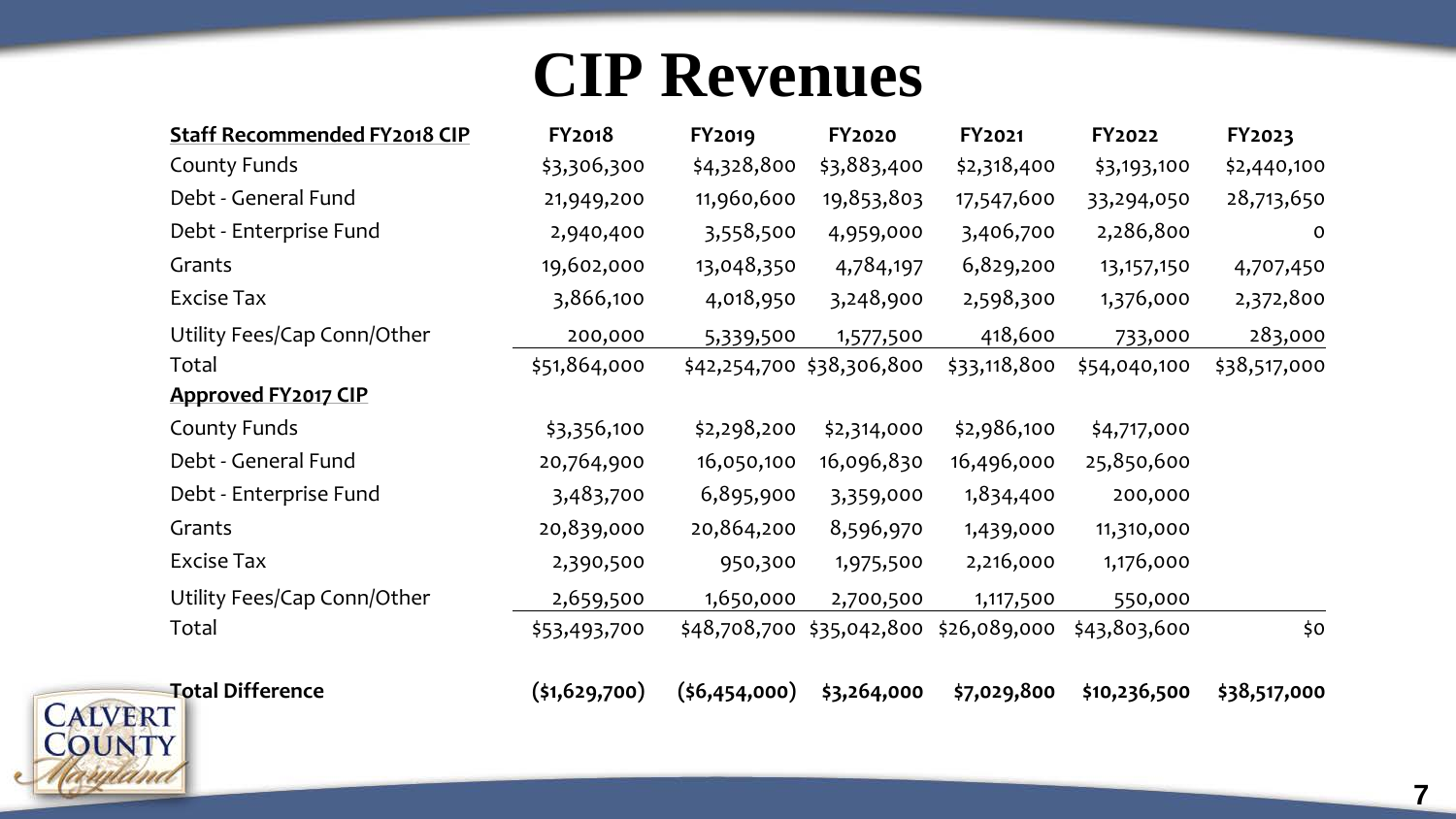### **Major FY2018 CIP Changes**

• The FY2018 CIP requests increased by \$4,431,300 from \$47,347,800 to \$51,864,000 since October 2016 presentation

| Education                     | $($ \$315,000) | $-7%$ |
|-------------------------------|----------------|-------|
| <b>Public Facilities</b>      | \$240,500      | 5%    |
| <b>Town Centers</b>           | \$0            | $0\%$ |
| <b>Technology Services</b>    | $($ \$300,000) | $-6%$ |
| <b>Recreation Resources</b>   | \$35,000       | $1\%$ |
| Public Works - Transportation | (51, 450, 000) | -33%  |
| <b>Public Safety</b>          | \$4,704,000    | 106%  |
| <b>Enterprise Fund</b>        | \$1,516,800    | 34%   |
| <b>Total</b>                  | \$4,431,300    | 100%  |

- **CALVERT**
- The FY2018 proposed CIP is \$1,629,700 lower than the same fiscal year presented in the FY2017 adopted budget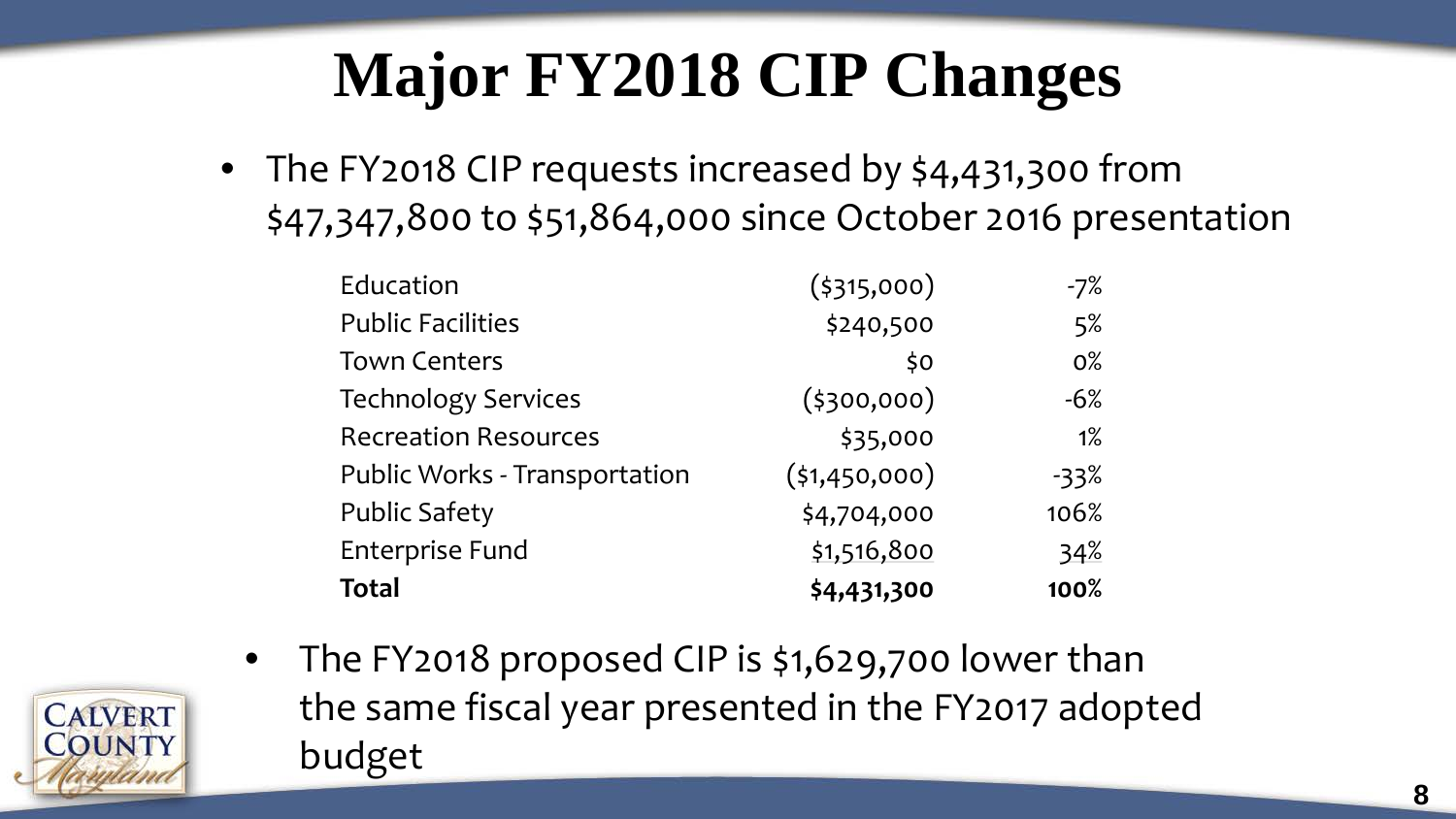

**Construction \$88,936,000 – 34%**

**Beach Elementary School** (FY2020 – FY2023) **–** \$32,050,000 County Share - \$14,189,000 (56%)

**Northern High School Renovation** (Prior-FY2020) - \$76,982,000

- Local Share  $$43,059,523(56%)$
- FY2018 portion \$28,400,000 (County share \$13,825,000)
- Funded to Date (Local & State) \$24,343,000

**Blue Text** – Proposed for FY2018 **Black Text** – Proposed beyond FY2018

**CALVERT OUNTY**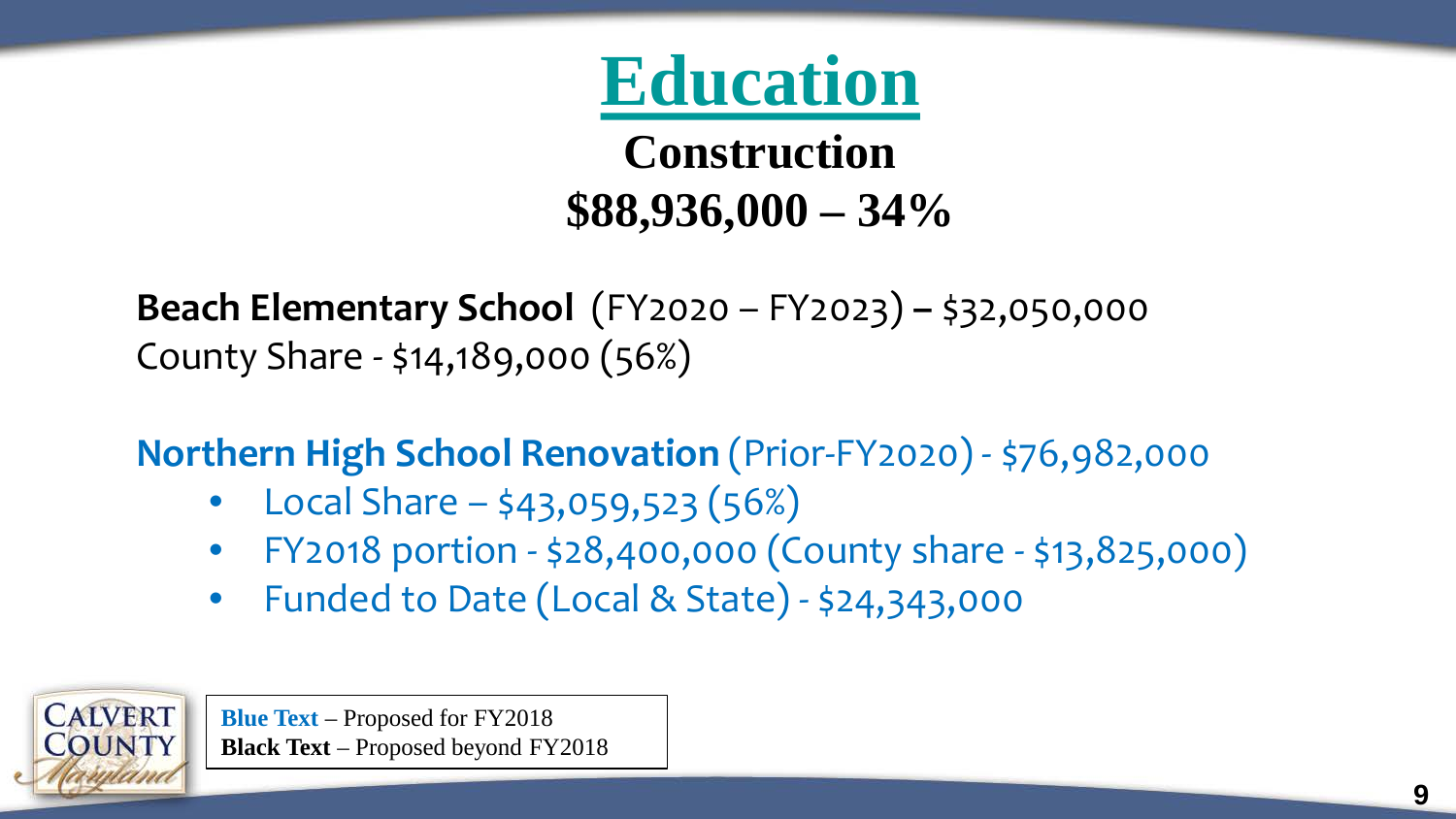## **Education**

**Construction (cont.)**

**Brooks Administration Building** (Prior – FY2021) - \$485,000

- Window Replacement \$60,000
- Install Elevator \$425,000
- **Calvert Country School** (FY2018 FY2023) \$1,802,000
	- Remodel \$420,000
	- HVAC \$1,310,000

**Northern Middle School -** (FY2022 – FY2023) - \$1,960,000

• Potential replacement pending feasibility study

**Blue Text** – Proposed for FY2018 **Black Text** – Proposed beyond FY2018

**CALVERT**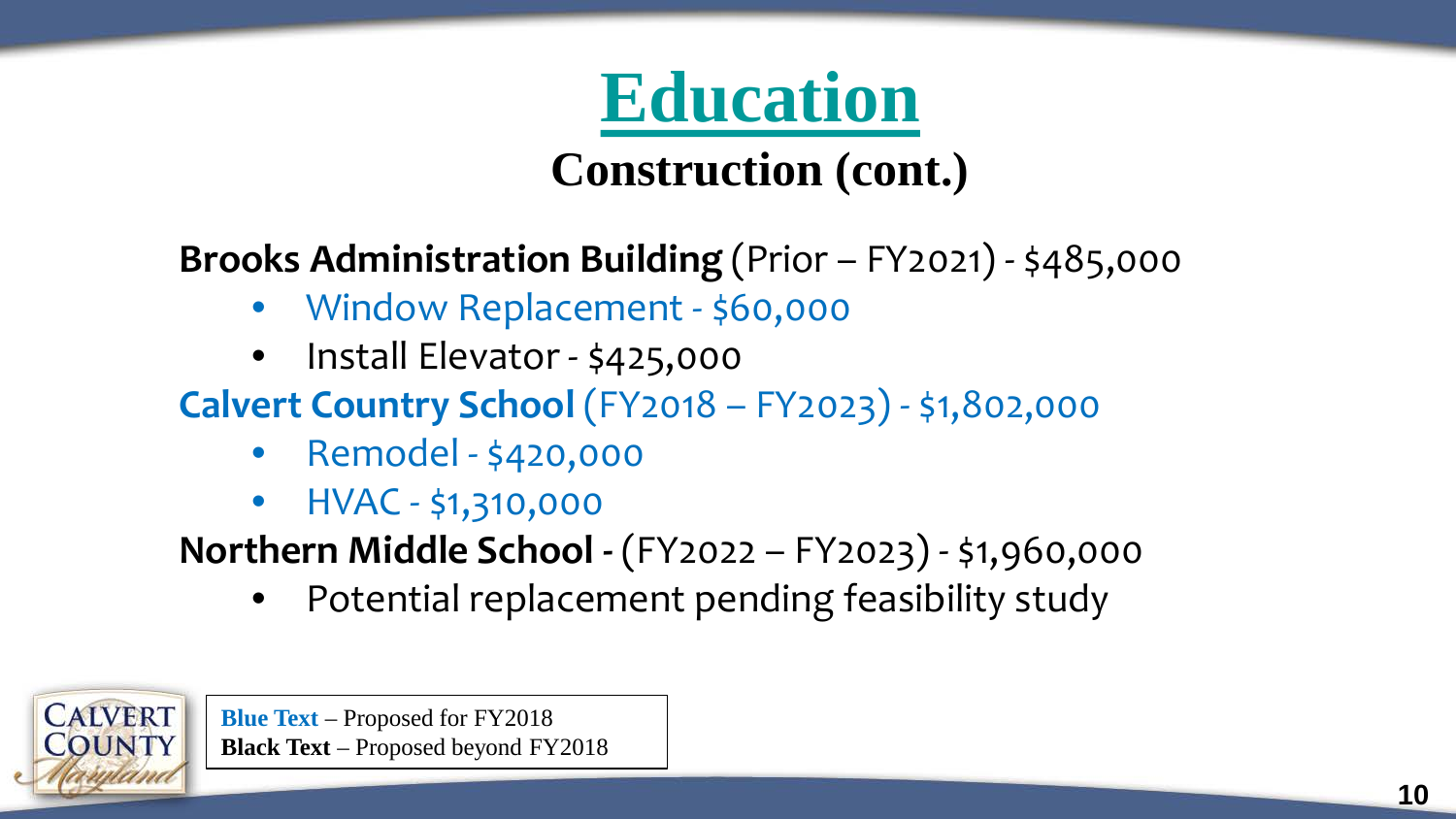### **Education**

**Maintenance \$14,704,000 – 6%**

**ADA and Security Improvements** (FY2019) - \$50,000 **Appeal Elementary -** Chiller Replacement (FY2019-FY2020) - \$530,000 **Calvert Elementary** – HVAC (FY2021 – FY2022) – \$1,050,000 **Career & Technology Academy -** Roof Replacement (FY2019-FY2020) - \$815,000 **Huntingtown Elementary** – \$705,000

- Traffic Improvements (FY2020-FY2021) \$305,000
- HVAC (FY2021) \$400,000

**Blue Text** – Proposed for FY2018 **Black Text** – Proposed beyond FY2018

**CALVERT**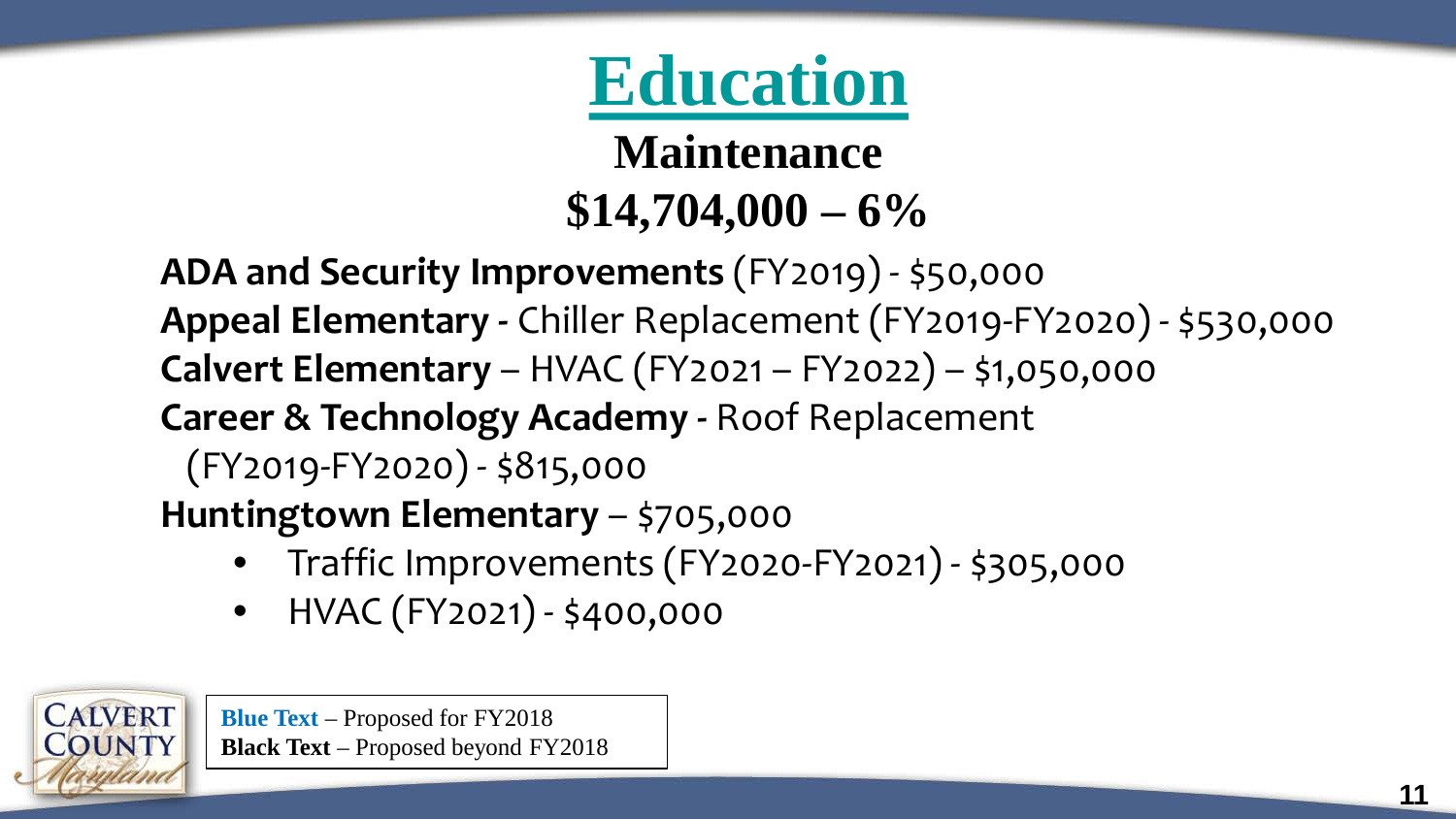

#### **Maintenance (cont.)**

**Mutual Elementary** – New Well (FY2023) - \$100,000 **Mt. Harmony Elementary** – HVAC (FY2019-FY2020) - \$3,574,000 **Northern Middle School - \$2,250,000** 

- HVAC (FY2019) \$750,000
- Sewerage System (FY2021) \$1,500,000

**Patuxent Elementary** – Roof Replacement (FY2023) - \$525,000 **Patuxent High** – \$2,885,000

- HVAC (Prior FY2021) \$2,150,000
- Track Resurfacing (FY2018) \$150,000
- Stormwater Management (FY2023) \$585,000

**CALVERT**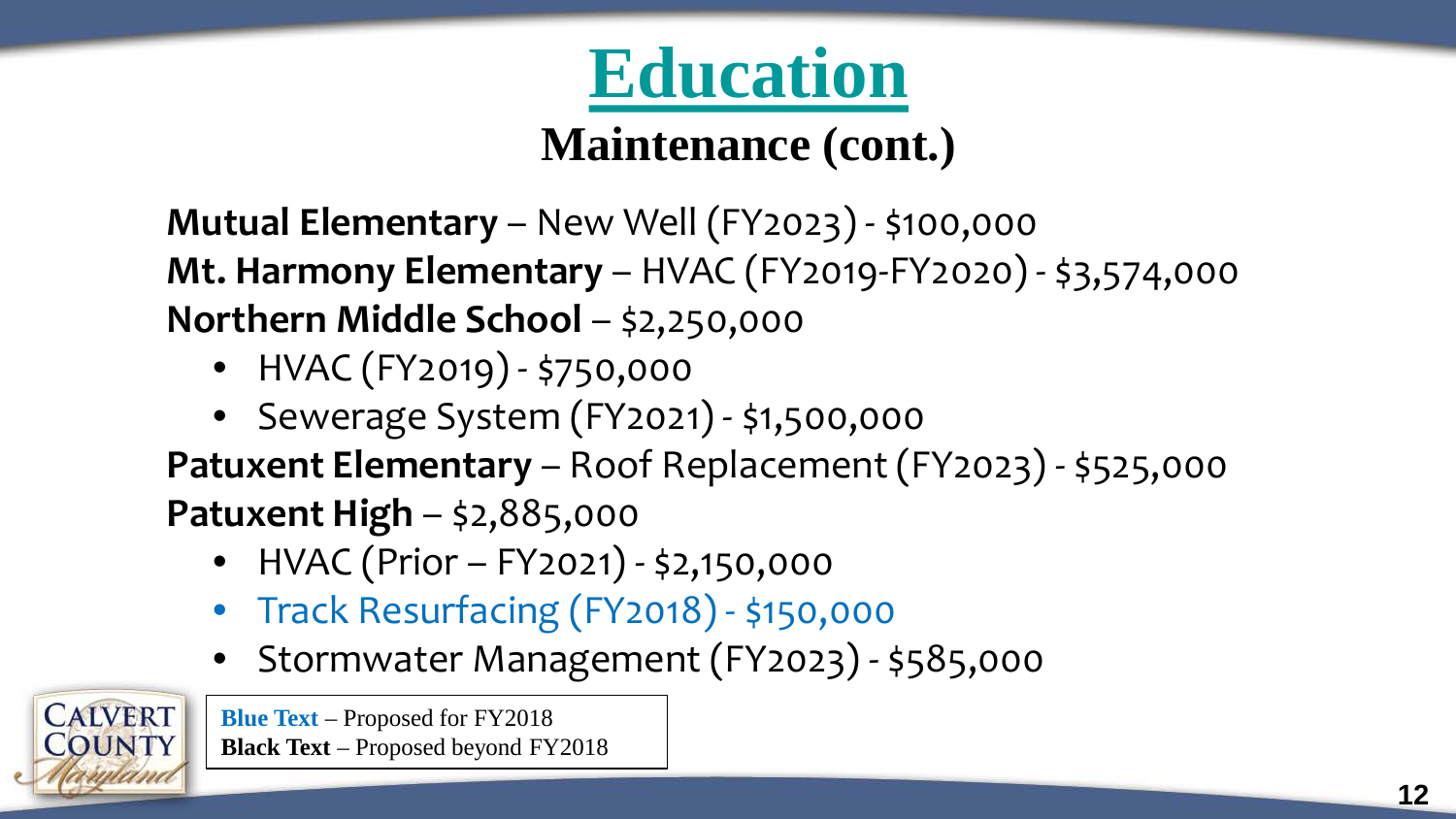

**Maintenance (cont.)**

**Paving and Restriping** (FY2018 - FY2023) **-** \$855,000 **Plum Point Elementary** – Stormwater Management (FY2023) - \$175,000 **Southern Middle** - HVAC (FY2019) - \$375,000 **Sunderland Elementary** – HVAC (FY2023) - \$365,000 **Windy Hill Middle** – HVAC (FY2023) - \$450,000

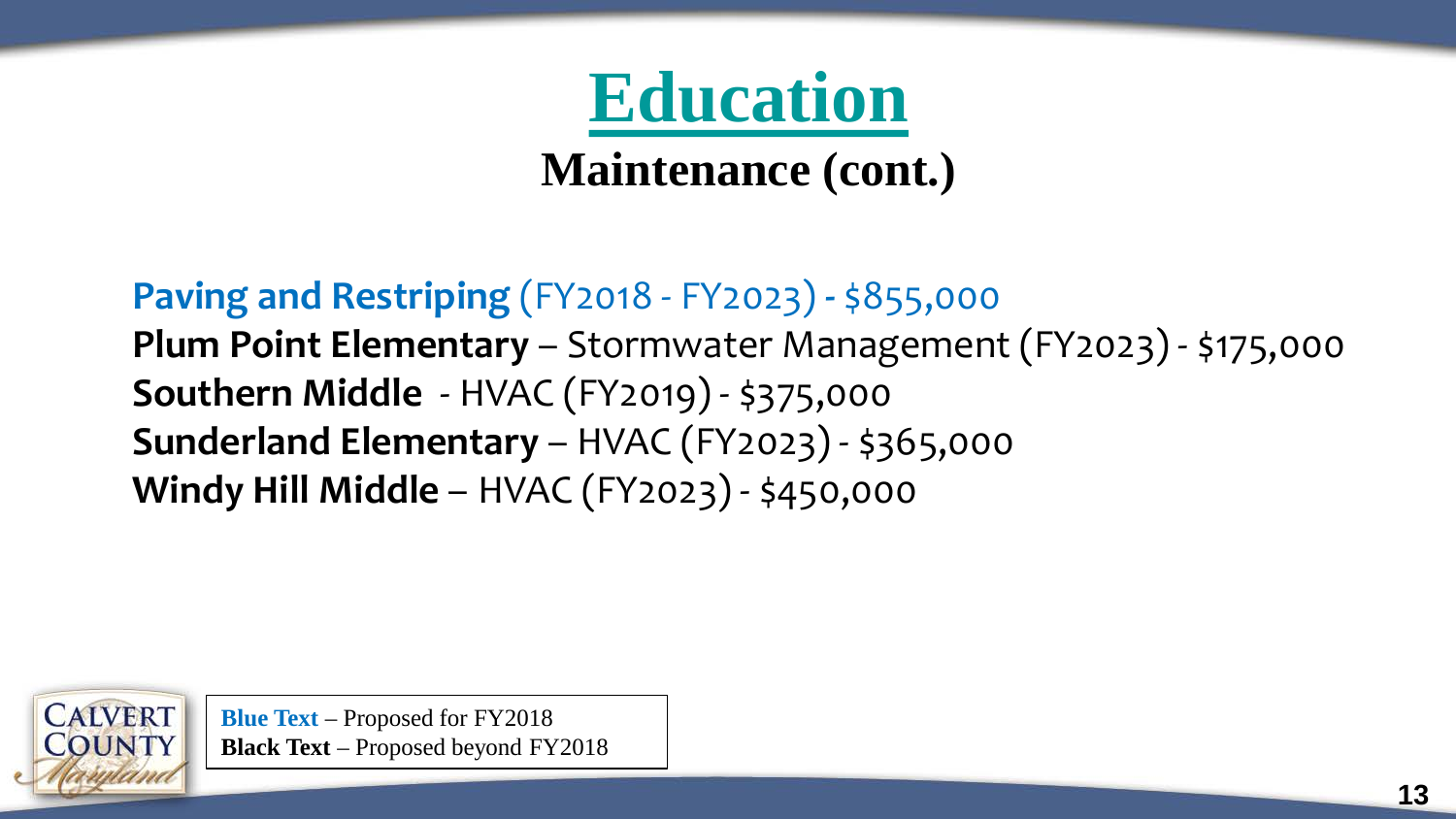#### **Maintenance \$4,561,400 - 2%**

#### **HVAC Replacements** - \$4,353,600

- Battle Creek Cypress Swamp (FY2018).
- Chesapeake Beach Railway Museum (FY2023)
- Community Resources (FY2022)
- Courthouse (FY2018 & FY2022)

**CALVERT OUNTY** 

- Courthouse Annex (FY2018 & FY2020)
- Dowell House (FY2022)
- Flag Ponds Education Center (FY2020)

- Fleet Maintenance (FY2022)
- Hall Aquatic Center (FY2023)
- Health Department (FY2018)
- Island Creek School (FY2023)
- North Beach Senior Center (FY2019)
- Prince Frederick Library (FY2022)
	- Public Transportation (FY2023)
- Safe Harbor Shelter (FY2020)
	- Southern Community Center (FY2019 & FY2021)
- Storage Facility (FY2021)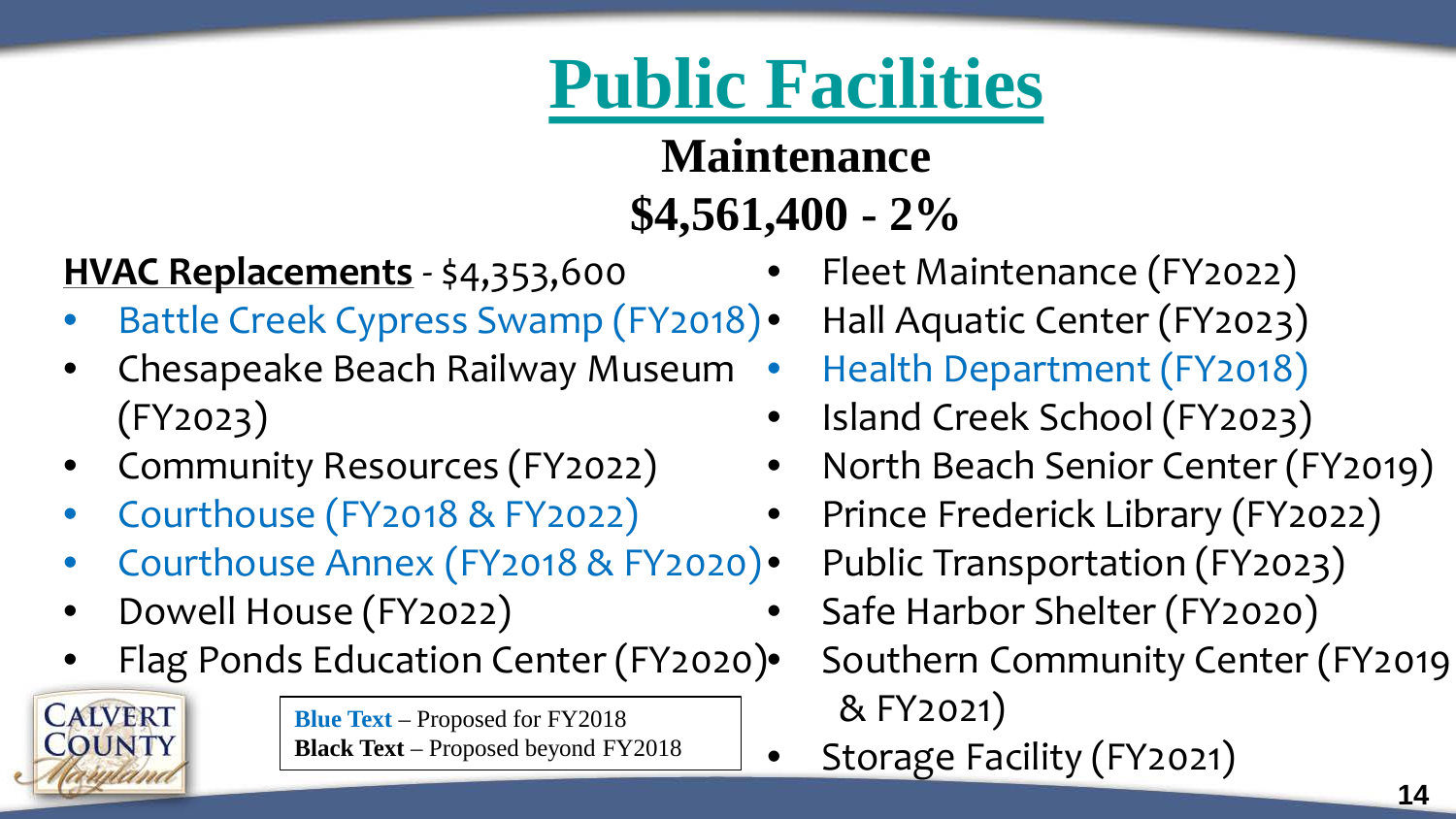**Maintenance (con't)**

#### **Roof Replacements** - \$207,800

- Calvert House (FY2021)
- Kings Landing/Wisner Hall (FY2021)
- Southern Community Center (FY2020)

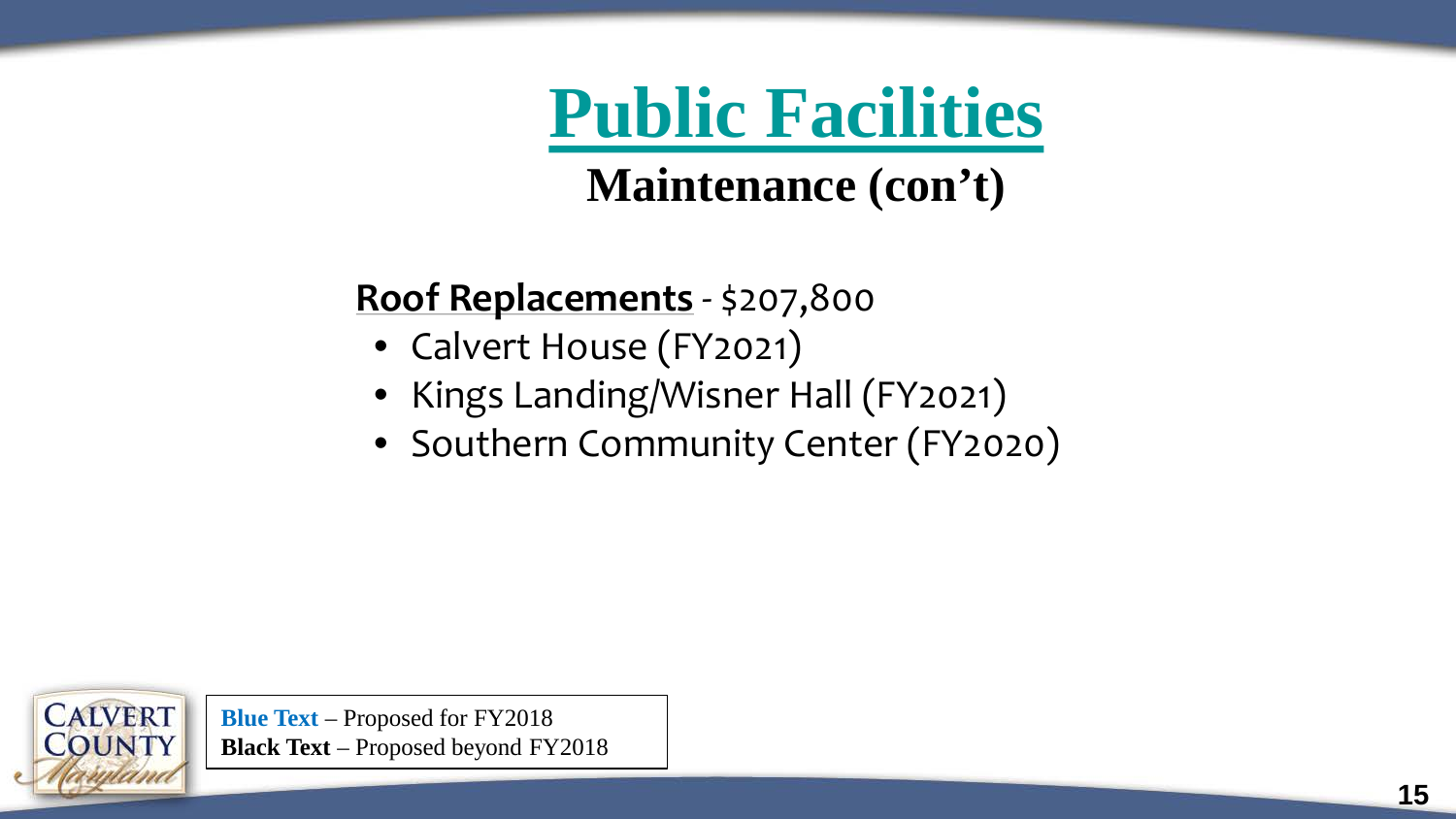**Facility / Service Expansion \$34,476,400 – 13%**

**County Services Plaza** - \$34,088,900

- 150 Main Street Façade (FY2018) \$30,900
- 901 Dares Beach Road (FY2020-FY2023) \$34,058,000

#### **Courthouse** – \$387,500

- Bathroom Renovations (FY2018) \$300,000
- Northside Infill (FY2022) \$87,500

**Blue Text** – Proposed for FY2018 **Black Text** – Proposed beyond FY2018

**CALVERT OUNTY**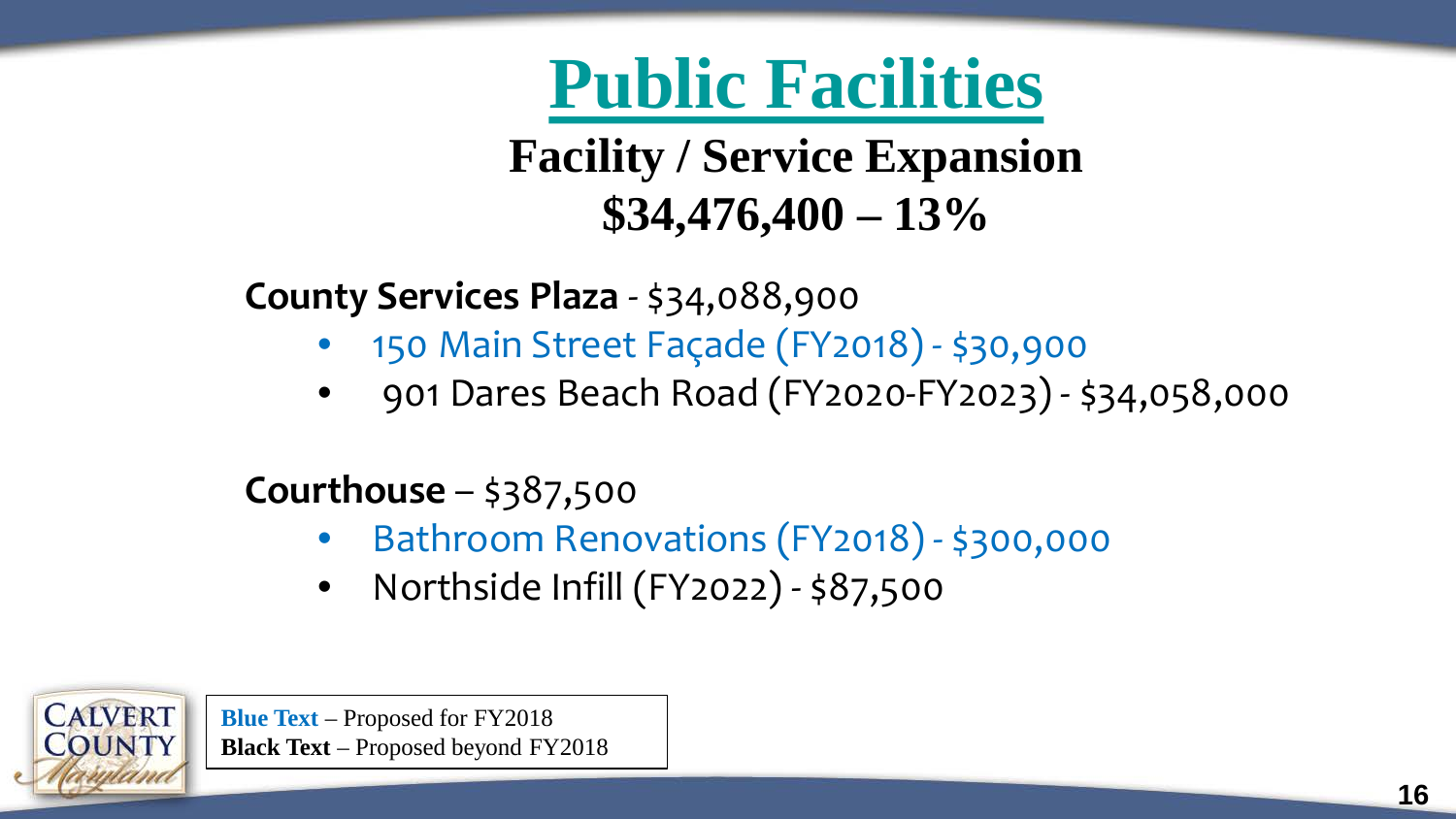**Calvert Marine Museum \$2,165,000 – <1% County - \$860,000; State & Other - \$1,305,000**

**Drum Point Lighthouse Bulkhead Replacement** (FY2018-FY2019)

- \$95,000 **Grounds Master Plan** (FY2018) - \$50,000 **Land Acquisition** (FY2020) - \$750,000 **Lore Oyster House Boardwalk** (FY2018) - \$50,000 **Renovations Phase II** (FY2020-FY2022) - \$1,220,000

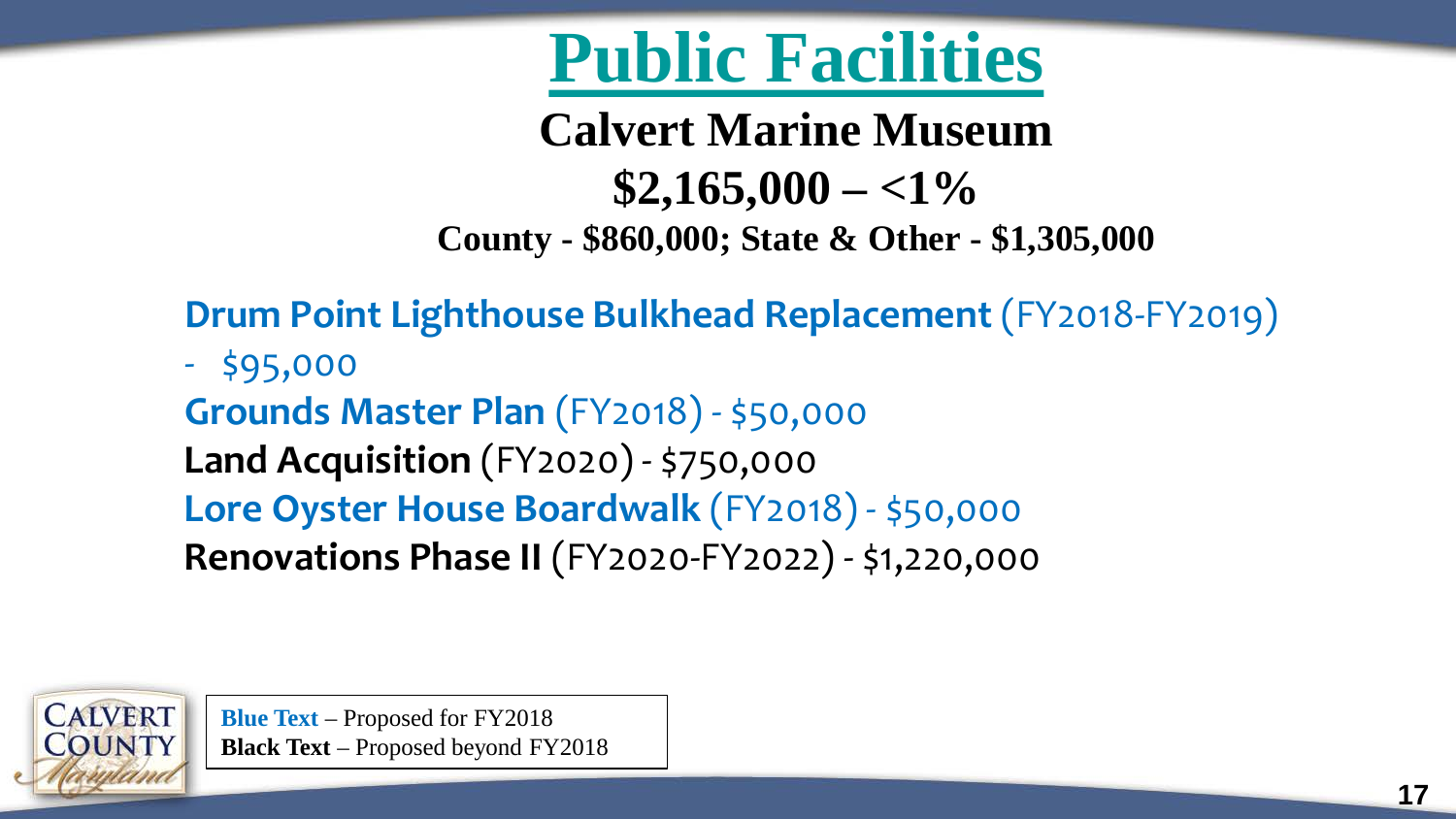#### **Libraries and Senior Centers \$4,974,000 – 2%**

**Public Libraries** - \$3,271,000 (Potential State Share – 50%)

- Fairview Renovations (FY2022) \$332,000
- Twin Beaches Land Acquisition & Design (FY2019-FY2020) \$1,688,000
- Southern Land Acquisition (FY2022) \$1,000,000
- Libraries Technology Hardware (FY2018-FY2023) \$96,000
- Mobile Service Branch New Vehicle (FY2019) \$155,000

#### **Community/Senior Centers** – Calvert Pines Expansion (Prior-FY2020) - \$1,703,000 (Potential State Share – 50%)

**CALVERT Blue Text** – Proposed for FY2018 **Black Text** – Proposed beyond FY2018 **OUNTY**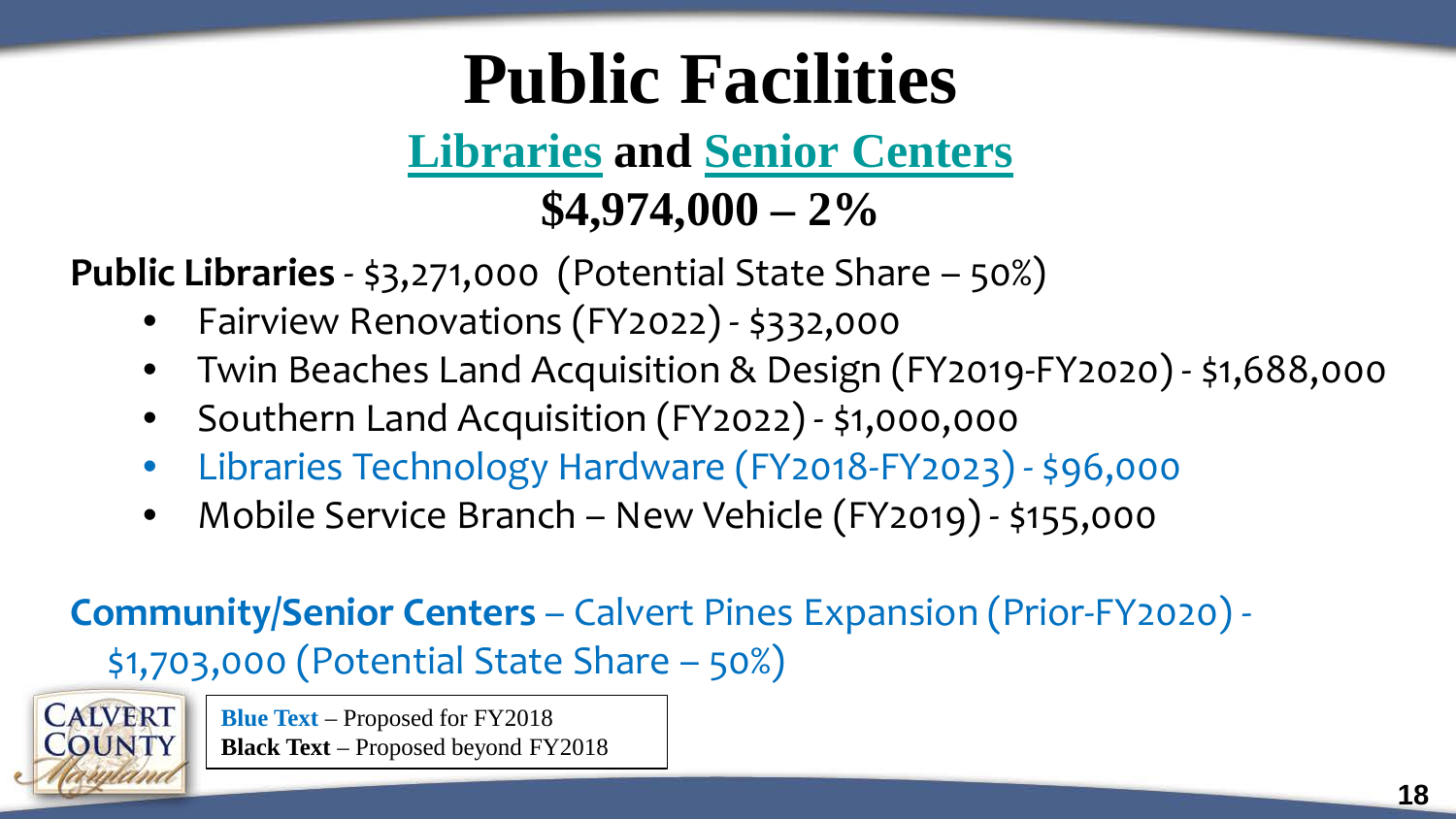#### **Public Facilities Colleges and Public Transportation \$2,143,600 – <1%**

**College of Southern Maryland** – Technology Infrastructure Upgrade (FY2018) - \$193,600

**Public Transportation** - Transfer Station (Prior-FY2018) – \$1,950,000 (Potential State Share – 100%)

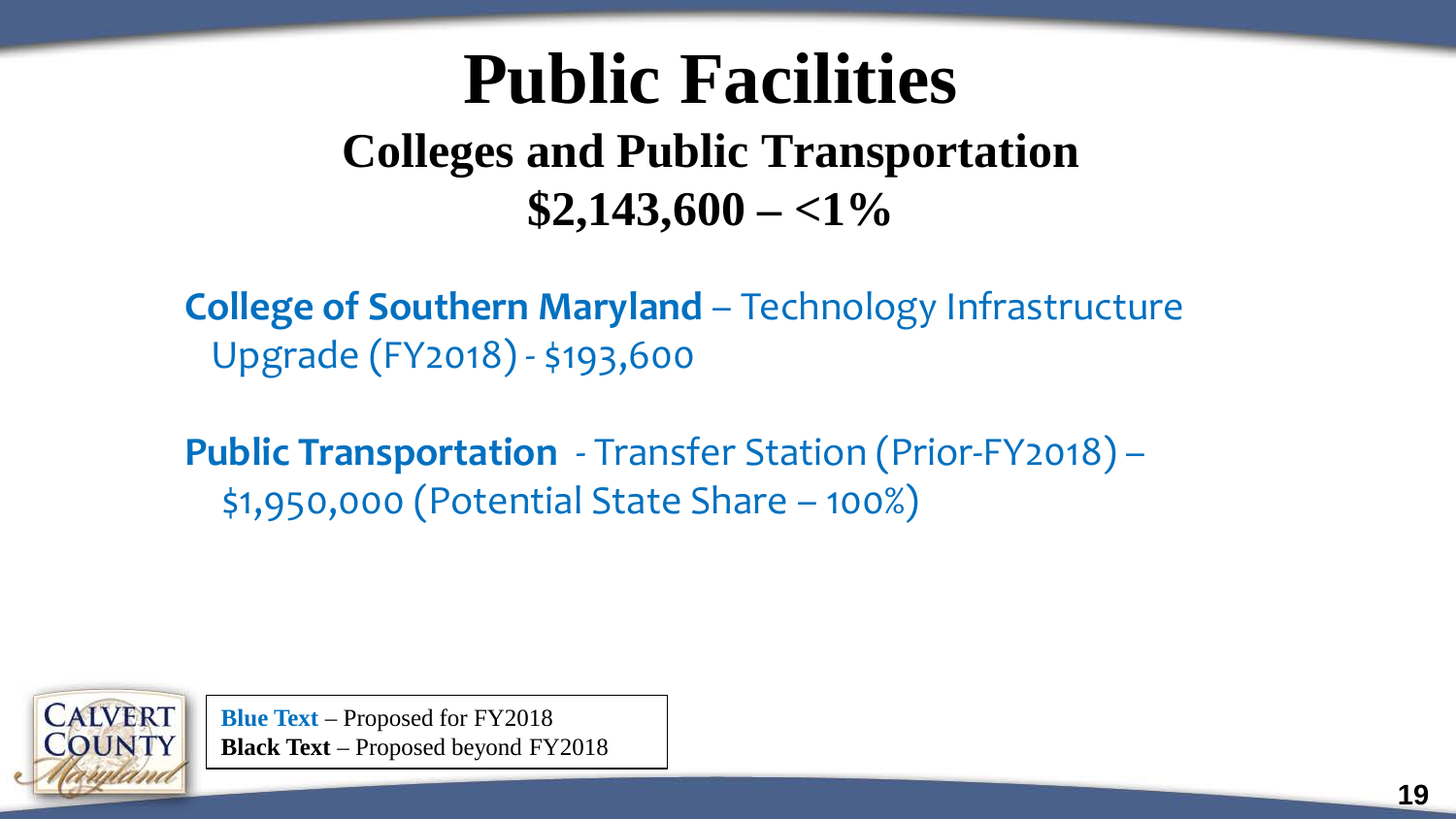

#### **Main Street Greenspace** (Prior-FY2019) **-** \$307,800

#### **Solomons Town Center**

- Boardwalk Pickets (FY2018-FY2019) \$234,400
- Waterman's Wharf (FY2019-FY2023) \$110,000

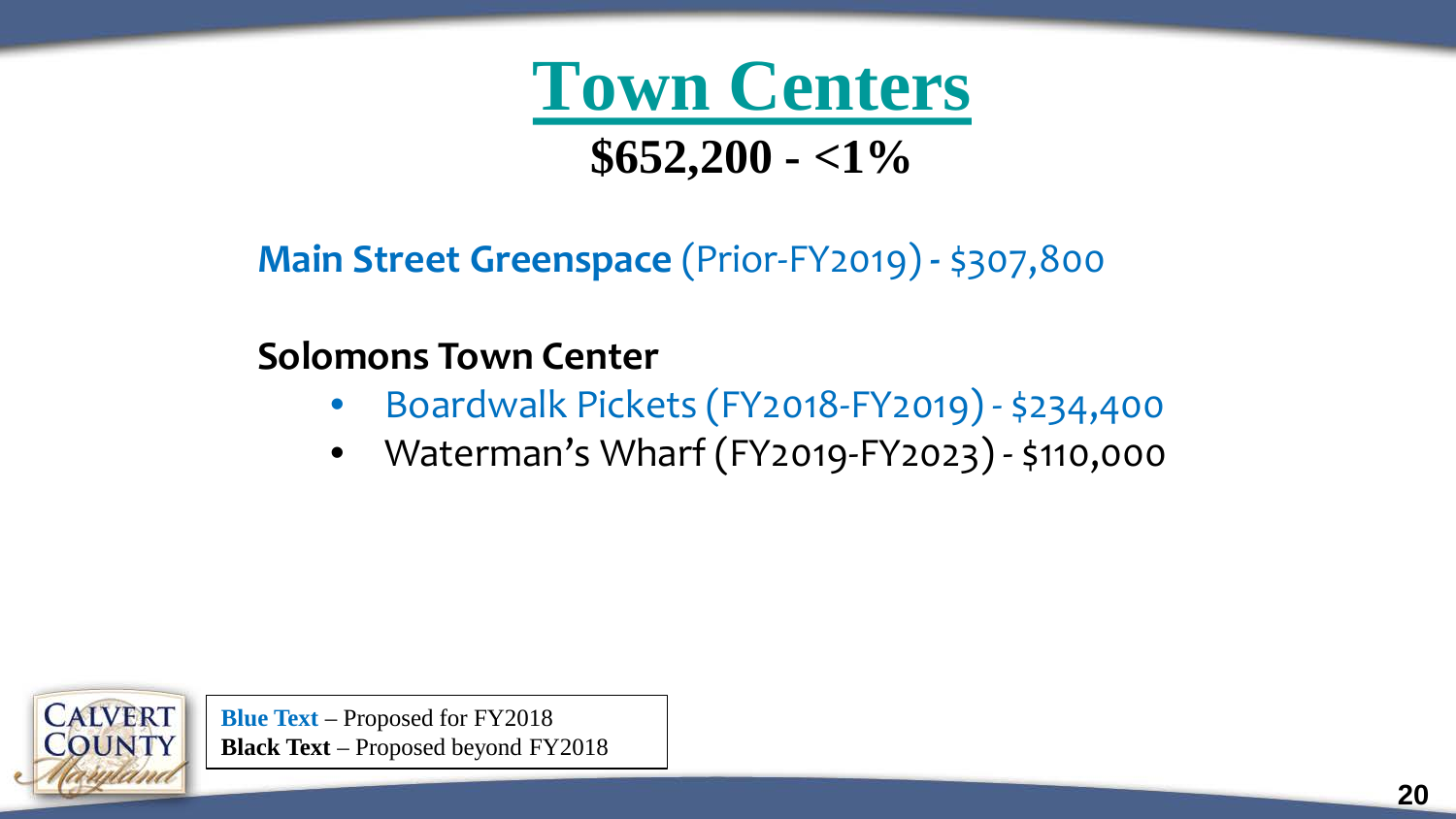### **Technology Services \$7,561,200 – 3%**

**Desktop Licensing** (FY2018-FY2019) - \$440,000 **Enterprise System Implementation** (FY2018-FY2023) - \$3,690,000 **Geographic Information System** (FY2018 - FY2023) - \$570,00 **Network & Wireless Infrastructure** (FY2018-FY2023) - \$1,870,000 **Phone System Upgrade** (FY2018-FY2023**)** – \$291,200 **Public Safety System** (FY2020-FY2021) **-** \$700,000

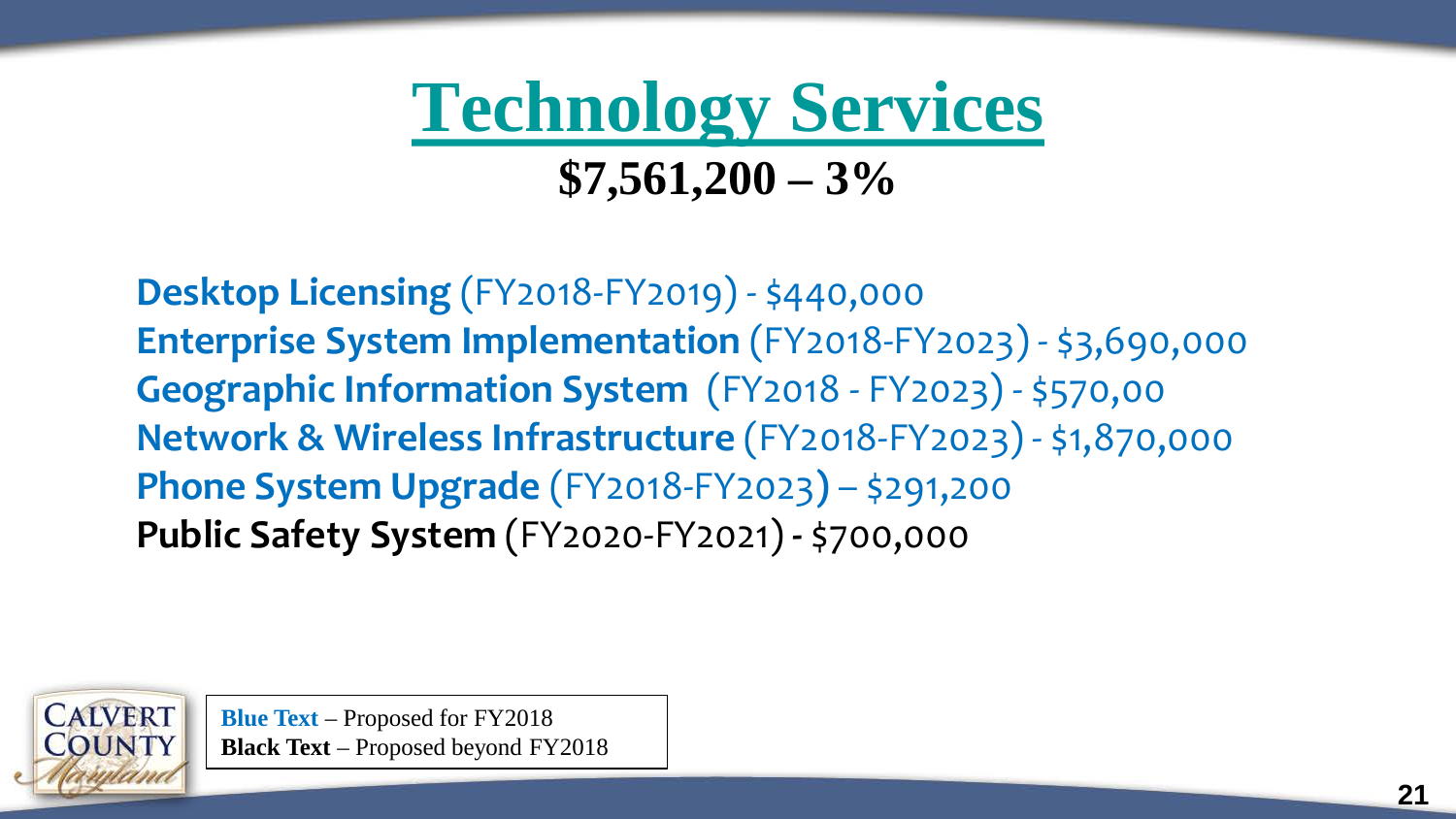### **Recreation Resources Parks & Recreation & Golf Course \$19,977,300 – 8%**

**Broomes Island Recreation Area** – Playground Equipment Replacement (FY2020) - \$83,000 **Central Irrigation Control System** (FY2018) - \$42,000 **Cove Point Park** – Skate Park (FY2019-FY2020) - \$834,000 **Cove Point Pool -** \$280,000

- Deck Repair / Replacement (FY2020) \$200,000
- Pool Resurfacing (Prior FY2018) \$80,000

**Blue Text** – Proposed for FY2018 **Black Text** – Proposed beyond FY2018

**CALVERT**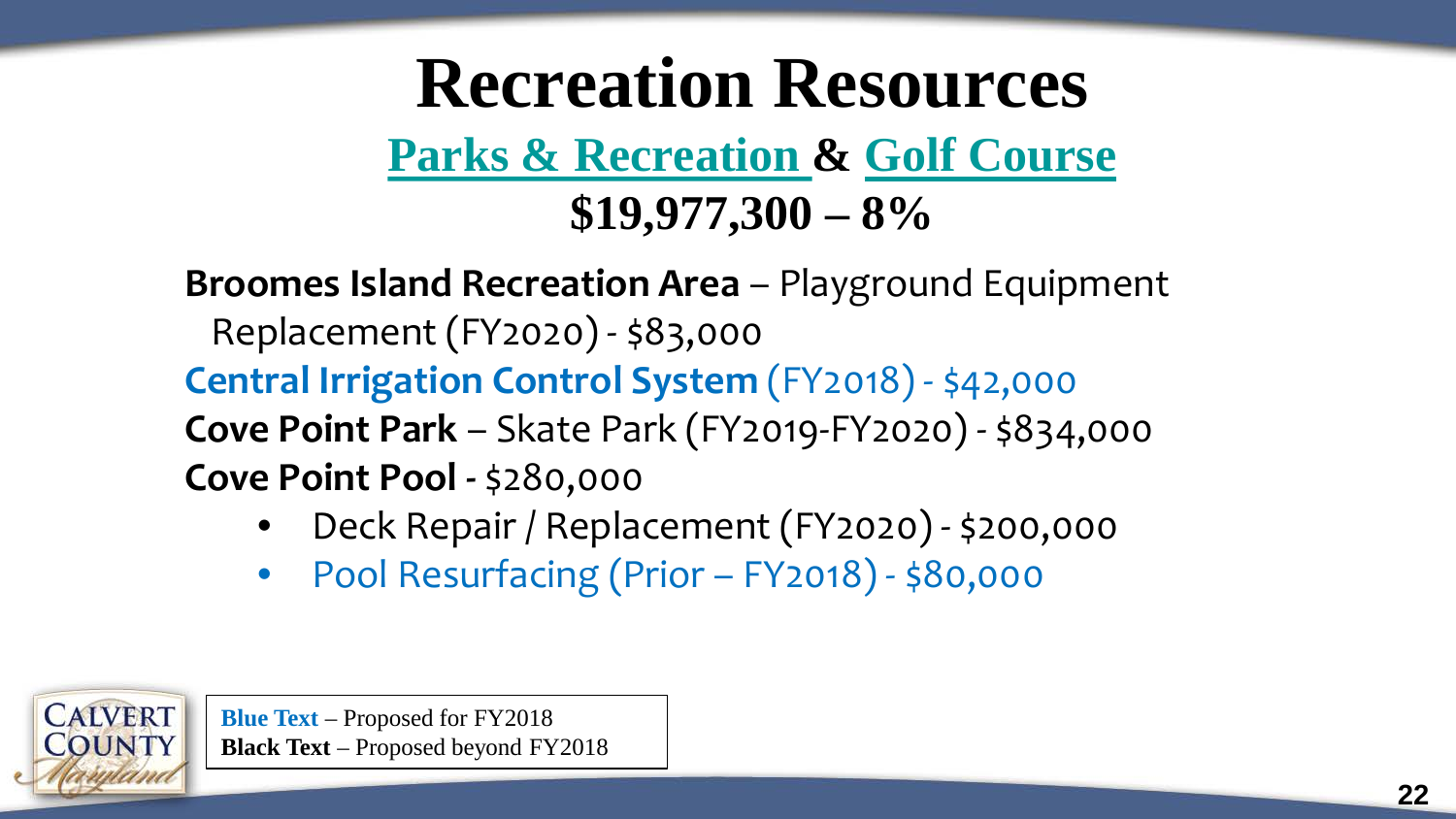**Parks & Recreation & Golf Course (con't)**

**Dunkirk District Park** - \$4,334,300

- Tennis Courts (FY2019 FY2020) \$978,600
- Multi-Purpose Field Restroom (FY2021) \$240,300
- Picnic Grove West (FY2020) \$827,400
- Paved Pathways & Lights (FY2020 FY2021) \$640,400
- Playground Equipment Replacement (FY2018 & FY2021) \$775,200
- Restroom & Snack Complex Replacement (FY2020 & FY2022) - \$872,400

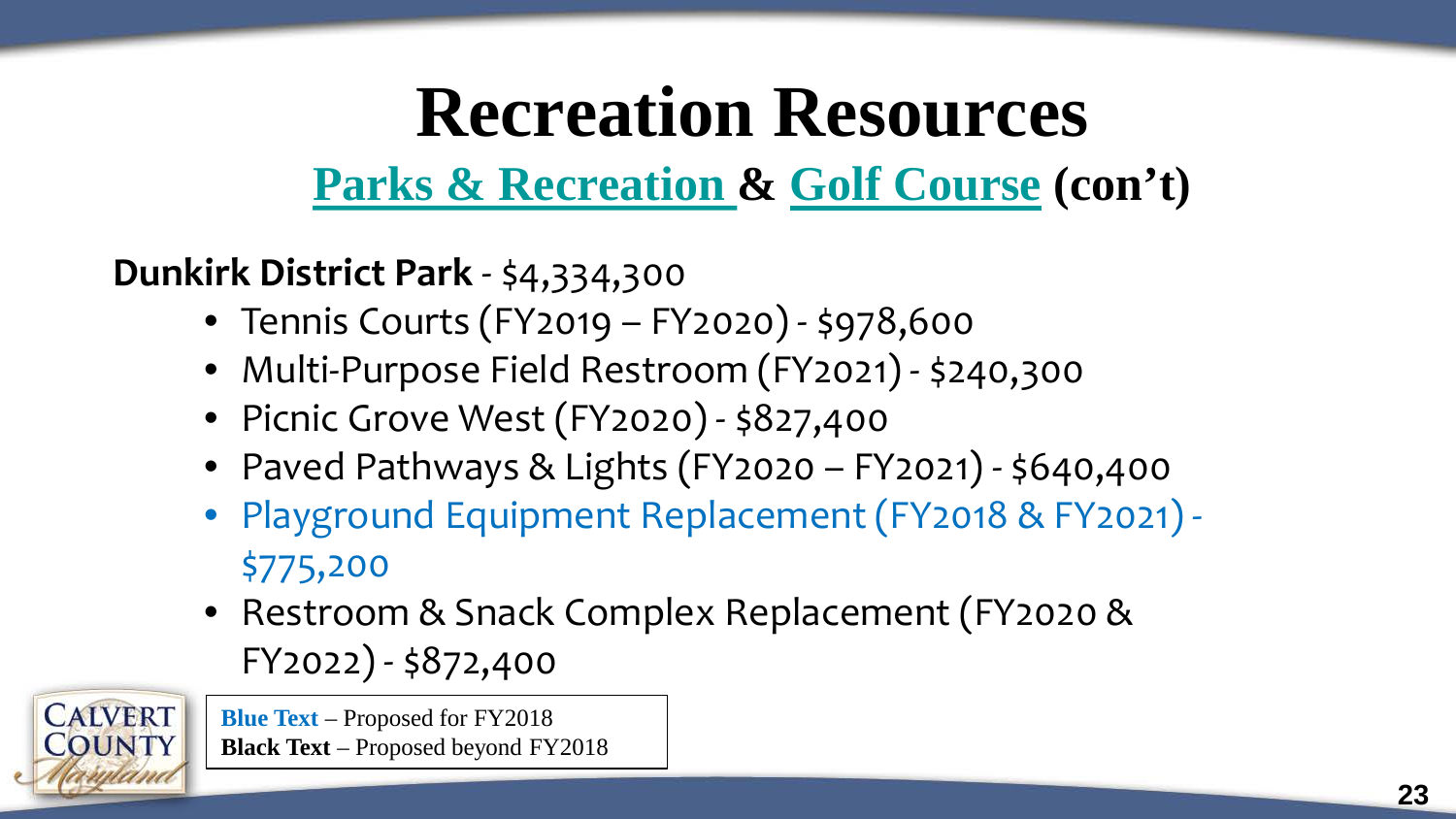**Parks & Recreation & Golf Course (con't)**

**Fencing and Backstops** (FY2023) - \$600,000 **Hallowing Point Park** - \$2,761,700

- Basketball Courts (FY2020-FY2021) \$1,022,800
- Paved Pathways & Lights (FY2023) \$921,000
- Restroom & Snack Stand Complex (FY2019-FY2020) \$817,900

**Mount Hope Community Center - Playground Equipment** 

Replacement (FY2018) - \$89,300

**Solomons Town Center Park** – Irrigation System (Prior–FY2018) - \$55,000

**Blue Text** – Proposed for FY2018 **Black Text** – Proposed beyond FY2018

**CALVERT**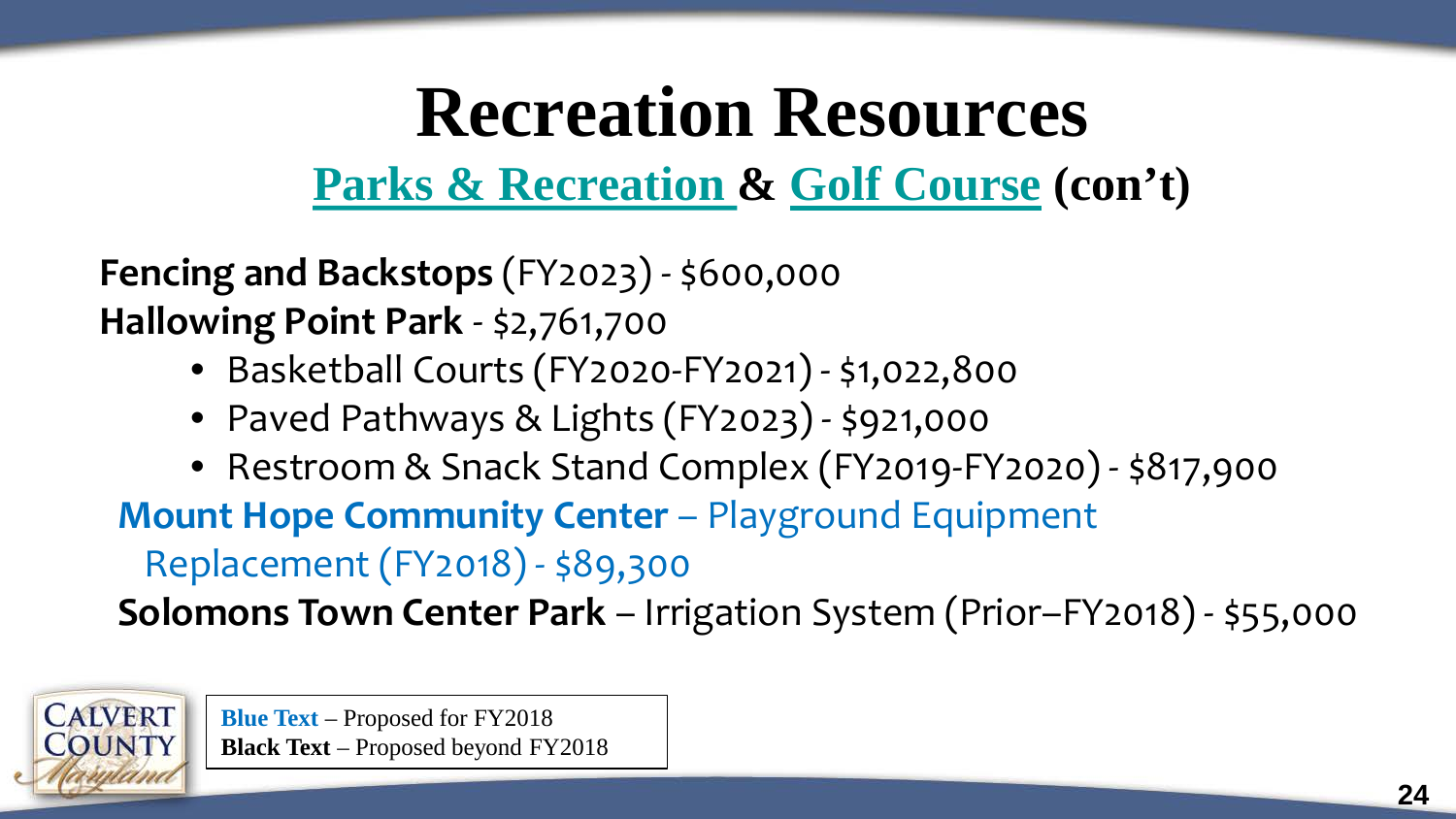**Parks & Recreation & Golf Course** (**con't)**

**St. Leonard Recreation Area** - \$3,596,000

- Playground Equipment Replacement (FY2020) \$96,000
- Community Center (FY2019-FY2021) \$3,500,000

**Ward Farm Recreation & Nature Park** - \$2,684,100

- Master Plan Implementation (Prior-FY2019) \$1,200,000
- Ward Road Improvements (FY2020-FY2022) \$1,343,500
- Water Distribution System (FY2023) \$140,600

**Chesapeake Hills Golf Course** - \$4,617,900

- Course & Drainage Improvements (Prior FY2023) \$1,609,000
- Clubhouse Renovations (FY2019-FY2020) \$3,008,000

**Blue Text** – Proposed for FY2018 **Black Text** – Proposed beyond FY2018

**CALVERT**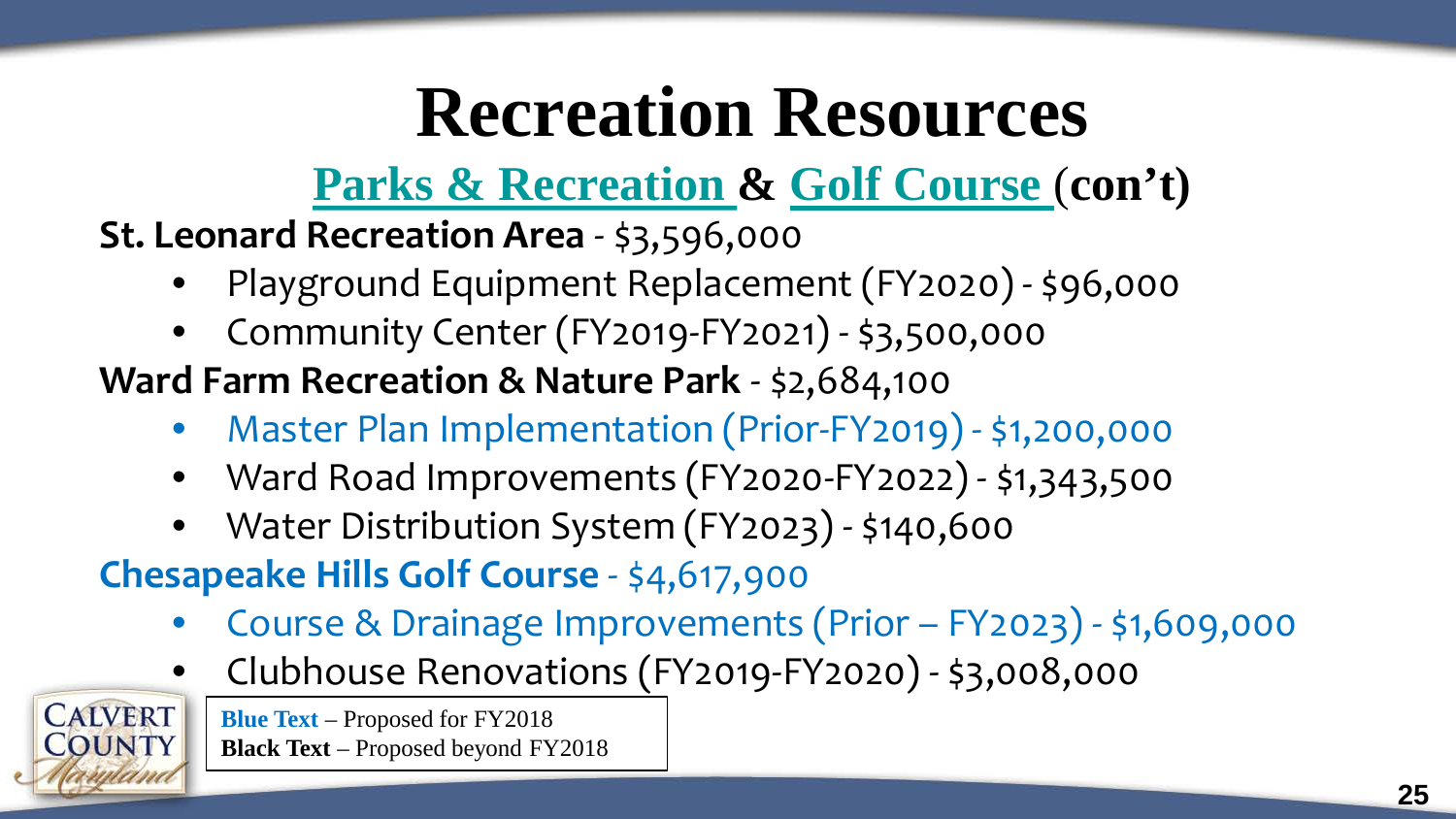**Natural Resources**

**\$2,735,000 – 1% County - \$1,560,000; State & Other - \$1,175,000**

**Battle Creek Cypress Swamp** - \$630,000

- Renovation of Exhibits (Prior-FY2020)
- Addition/Renovation (Prior-FY2022)

#### **Biscoe Gray Heritage Farm -** \$450,000

- Master Plan Implementation (Prior-FY2021)
- George Rice House (Prior-FY2020)
- Trails and Boardwalks (Prior-FY2018)

**Blue Text** – Proposed for FY2018 **Black Text** – Proposed beyond FY2018

**CALVERT** 

#### **Flag Ponds Nature Park** - \$285,000

- Beach Shelter (FY2020)
- Boardwalks (FY2018)
- Exhibit Renovation (FY2021)
- Fishing Shanty (FY2021)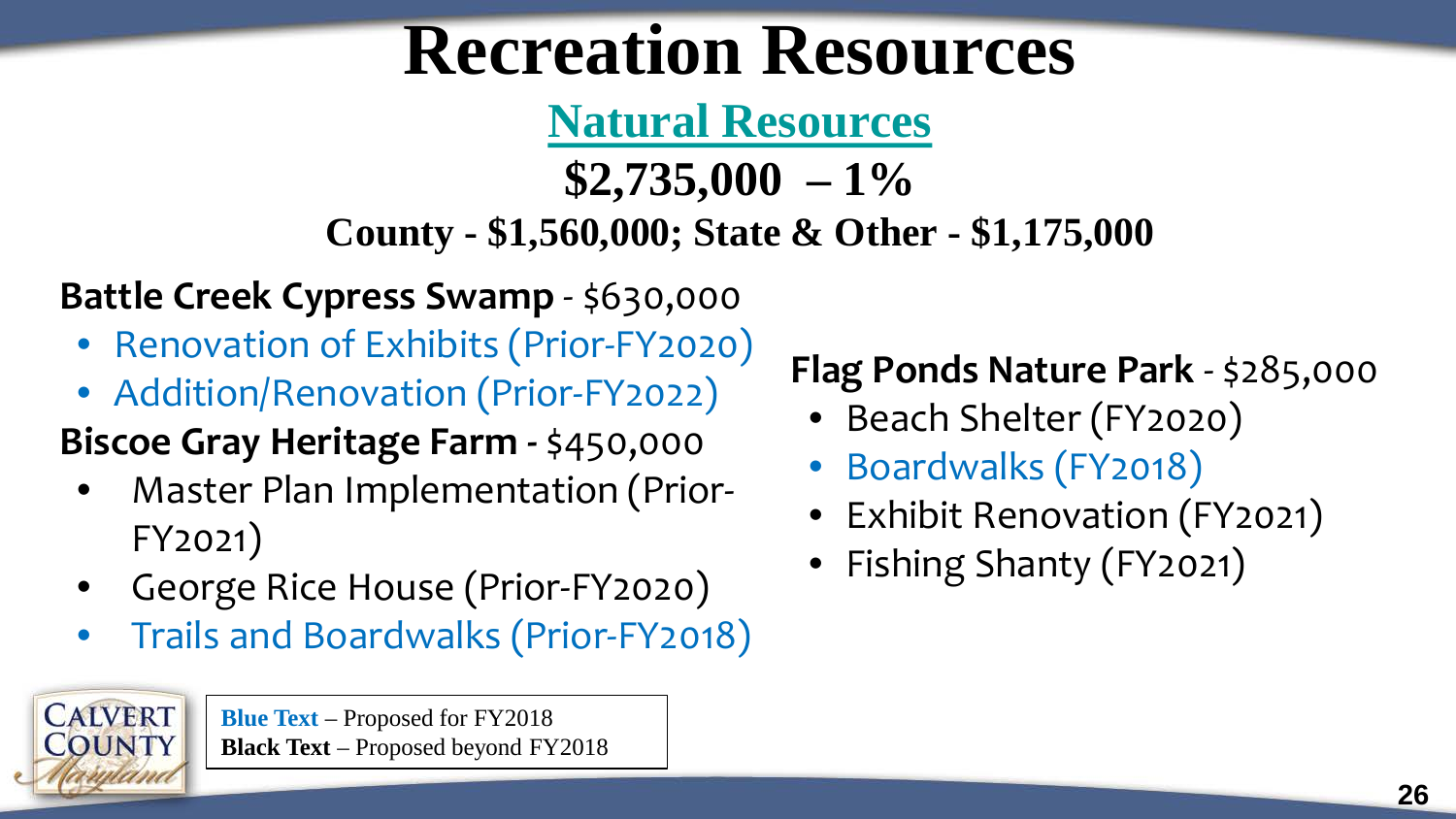**Natural Resources (con't)**

**Hughes Tree Farm** – Expand Public Use - \$50,000 (FY2022)

**Solomons Boat Ramp - \$900,000** (Prior-FY2018)

#### **Kings Landing Park** - \$420,000

- Cabins & Campsites (FY2018-2019)
- Event Parking (FY2019-FY2020)
- Trails (FY2020-FY2021)

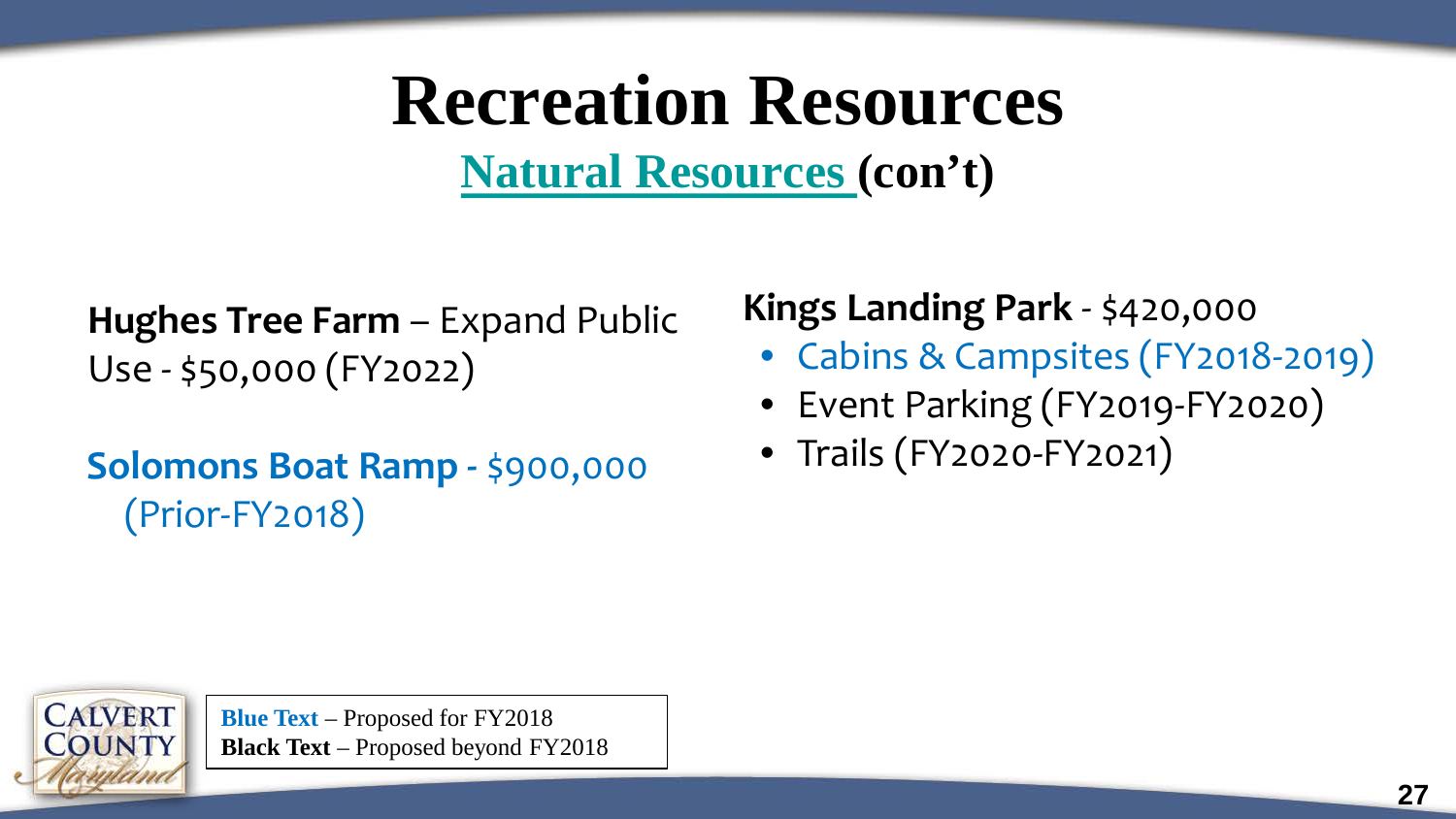#### **Public Works/Transportation \$21,555,000 – 8%**

#### **Barstow / Leitches Wharf Road** (Prior-FY2022) - \$850,000 **Cage Farm Wetland Mitigation** (Prior-FY2022) - \$100,000 **Little Cove Point Road Extended/Bunkhouse** (FY2019) - \$175,000 **Prince Frederick Loop Road** - \$5,200,000

• East Side Connection (FY2021-FY2023) - \$4,550,000

• Prince Frederick Blvd @ Traskers (Prior-FY2020) - \$650,000 **Skinners Turn Road - Phase 1** (FY2021-FY2023) - \$4,190,000 **Twin Lakes @ Hoile Dam Repairs** (Prior-FY2018) - \$300,000 **W. Dares Beach Rd Improvements** (Prior-FY2022) - \$3,100,000

> **Blue Text** – Proposed for FY2018 **Black Text** – Proposed beyond FY2018

**CALVERT**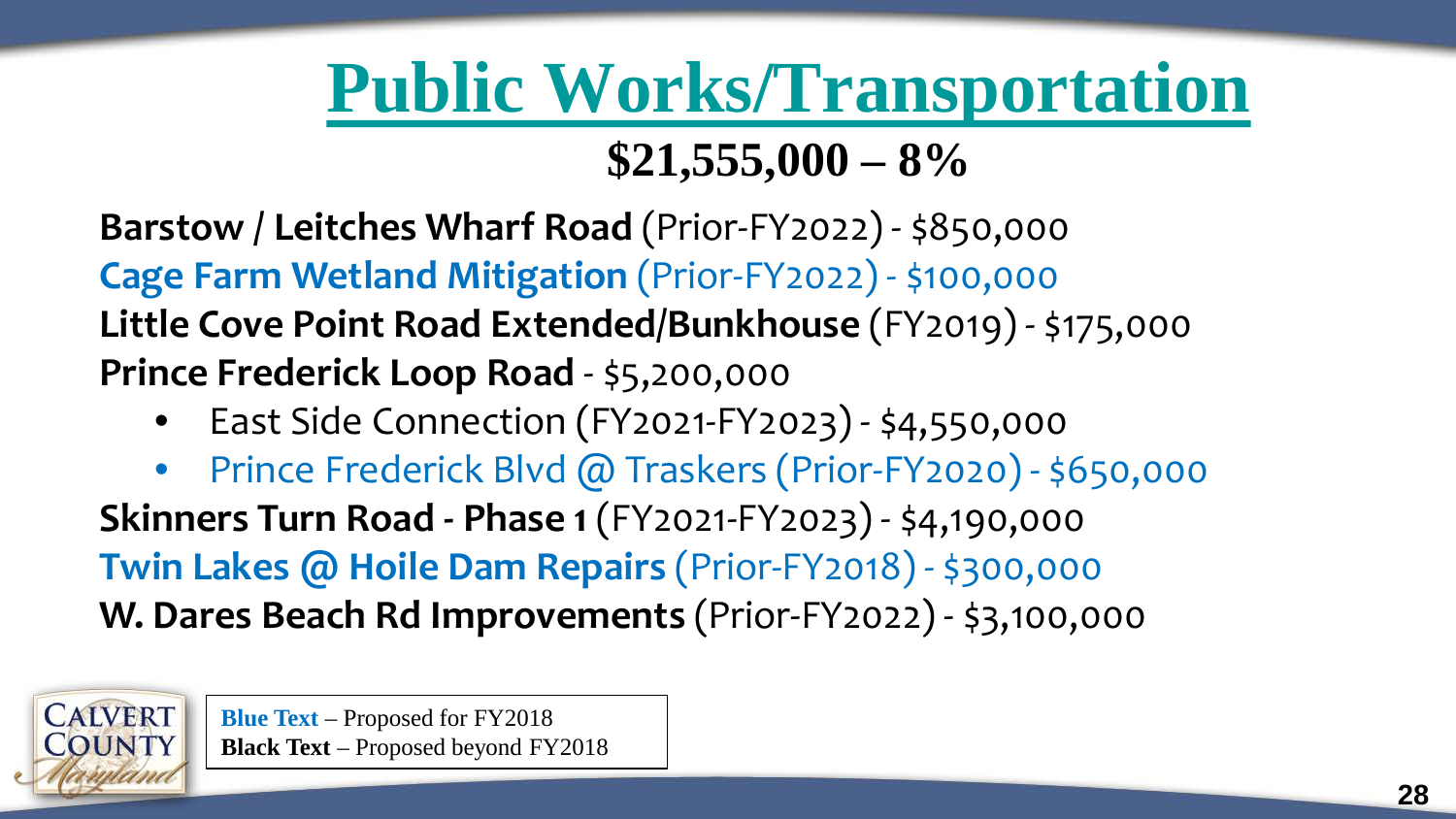### **Public Works/Transportation**

#### **(cont.)**

#### **Non-Specific Transportation Projects** - \$7,640,000\* (FY18 totals \$1,210,000)

- Bridge & Dam Maintenance Repairs \$240,000
- Roadway Safety Improvements \$750,000
- SHA Signal Matching Funds \$120,000
- Sidewalk Program \$750,000
- Storm Drainage Projects \$2,400,000
- Transportation Safety Projects \$1,080,000
- Watershed Implementation Plan \$2,300,000



**Blue Text** – Proposed for FY2018 **Black Text** – Proposed beyond FY2018

\* These projects are funded by either excise tax, state funds or SWM variance fees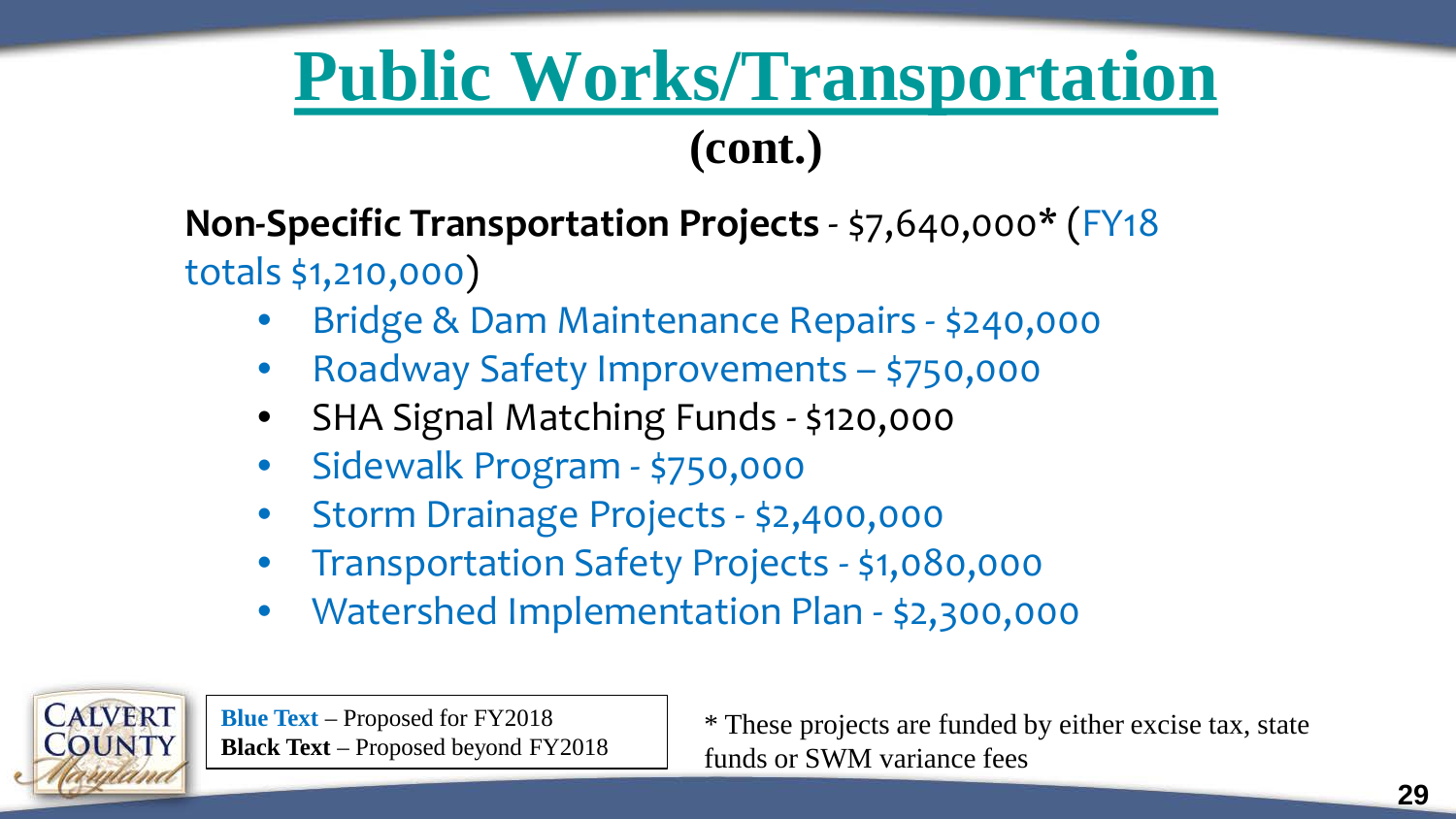### **Public Safety**

**Detention Center \$4,004,000 – 2%**

- **Inmate Program Space** (FY2019-FY2020) \$768,000
- **Rear Security Fence and Roof Access Stairs** (FY2018) \$1,016,000
- **Plumbing Replacement** (FY2020) \$568,000
- **Facility Generator Replacement** (FY2020) \$272,000
- **Roof Replacement** (FY2021) \$190,000
- **Booking Area Improvements** (FY2021-FY2022) \$1,190,000

**Blue Text** – Proposed for FY2018 **Black Text** – Proposed beyond FY2018

**CALVERT**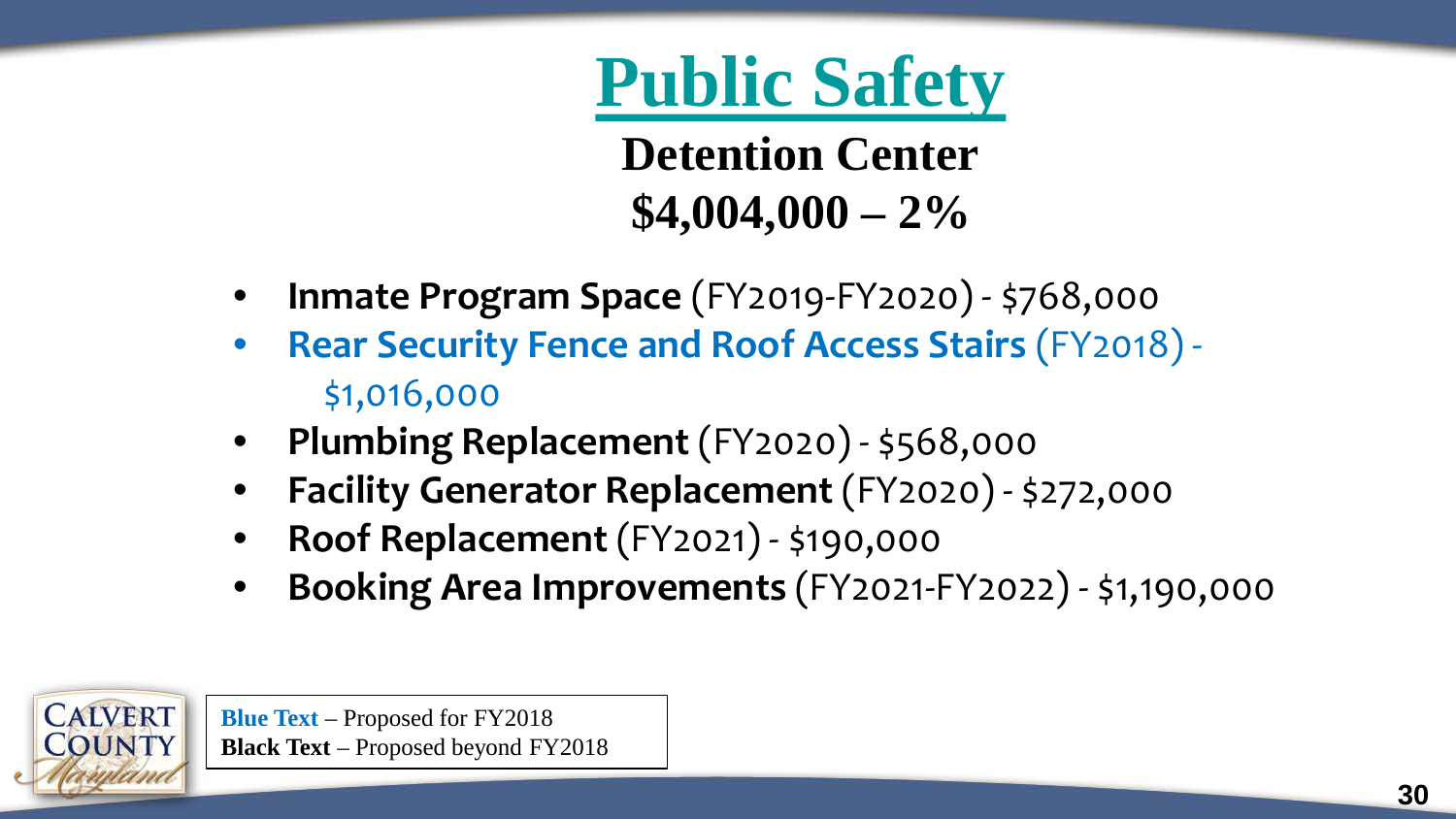

#### **Communications, Emergency Mgmt & Sheriff \$1,772,700 – <1%**

**Alternate 911 Dispatch Center Relocation** (Prior-FY2018) - \$1,392,700

**Hazard Materials Response Vehicle** (FY2020) - \$350,000

#### **Sheriff's Department**

• **Mobile Command Unit Storage Building** (Prior-FY2018) - \$30,000

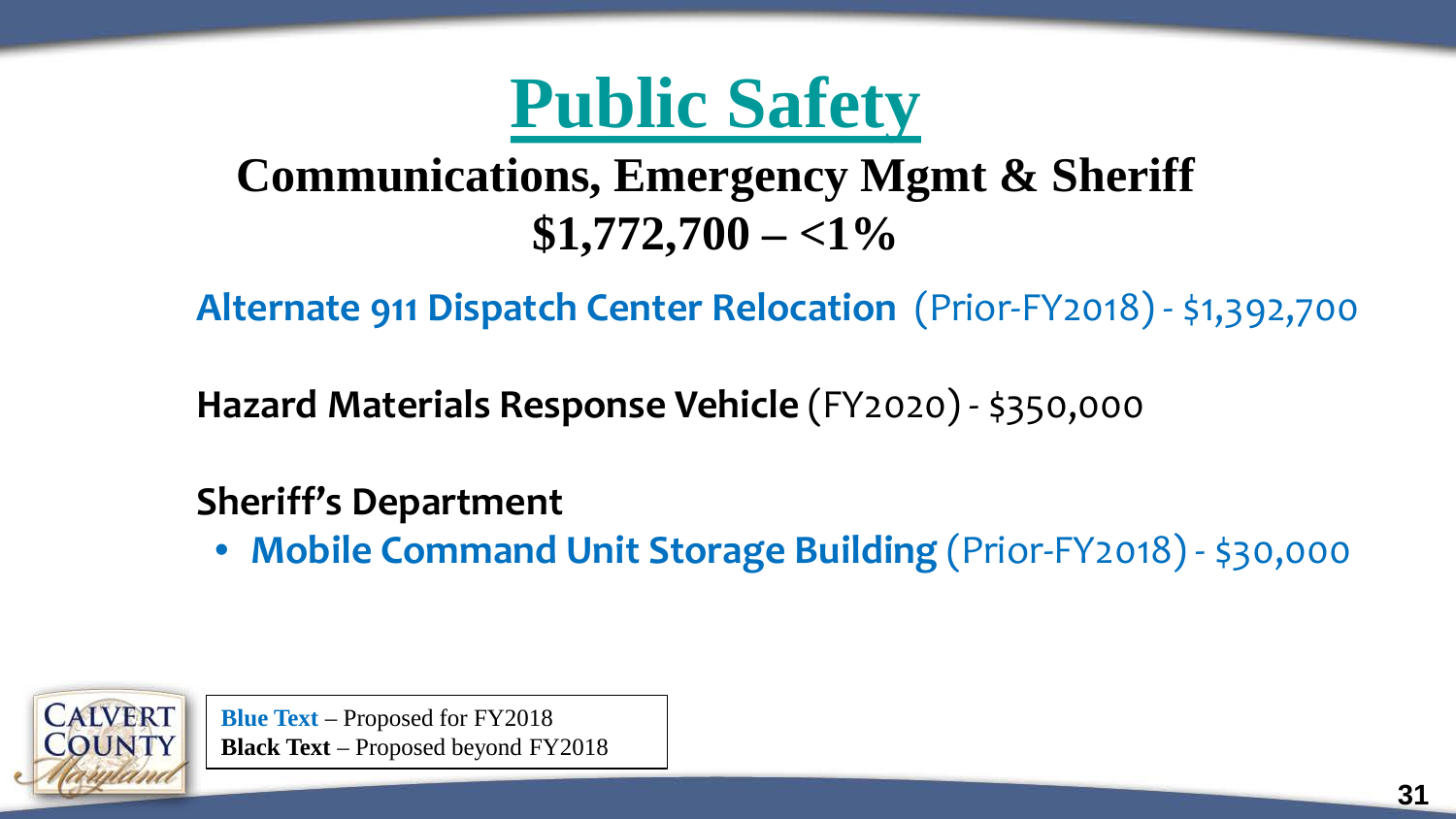### **Public Safety**

#### **Fire & Rescue - Apparatus \$9,943,000 – 4%**

### **FY2018 totals \$2,497,000**<br>**EY2018 Beyond FY2018**

North Beach VFD & RS  $$687,000$  \$972,000 Prince Frederick VFD \$1,005,000 \$0 Solomons VRS & FD  $\uparrow$  \$0  $\downarrow$  \$1,076,000 Prince Frederick VRS \$0 \$228,000 Dunkirk VFD & RS \$0 \$1,452,000 Huntingtown VFD & RS  $$603,000$  \$817,000 St. Leonard VFD & RS  $$57,000$  \$2,110,000 Calvert Advanced Life Support  $\frac{1}{2}145,000$  \$485,000

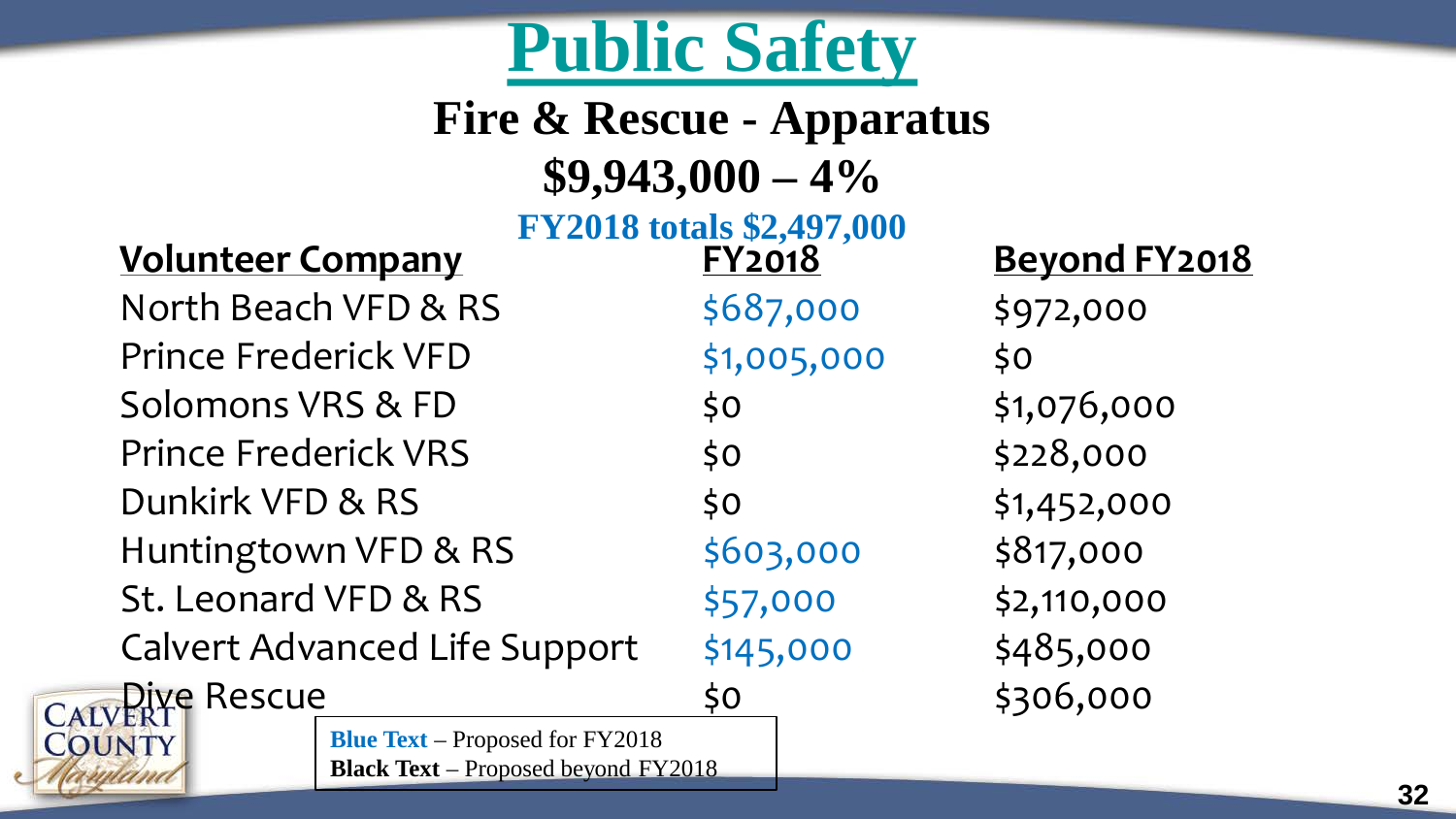

#### **Fire & Rescue - Facilities \$4,674,000 – 2%**

#### **Prince Frederick VFD** (FY2018) - \$4,674,000

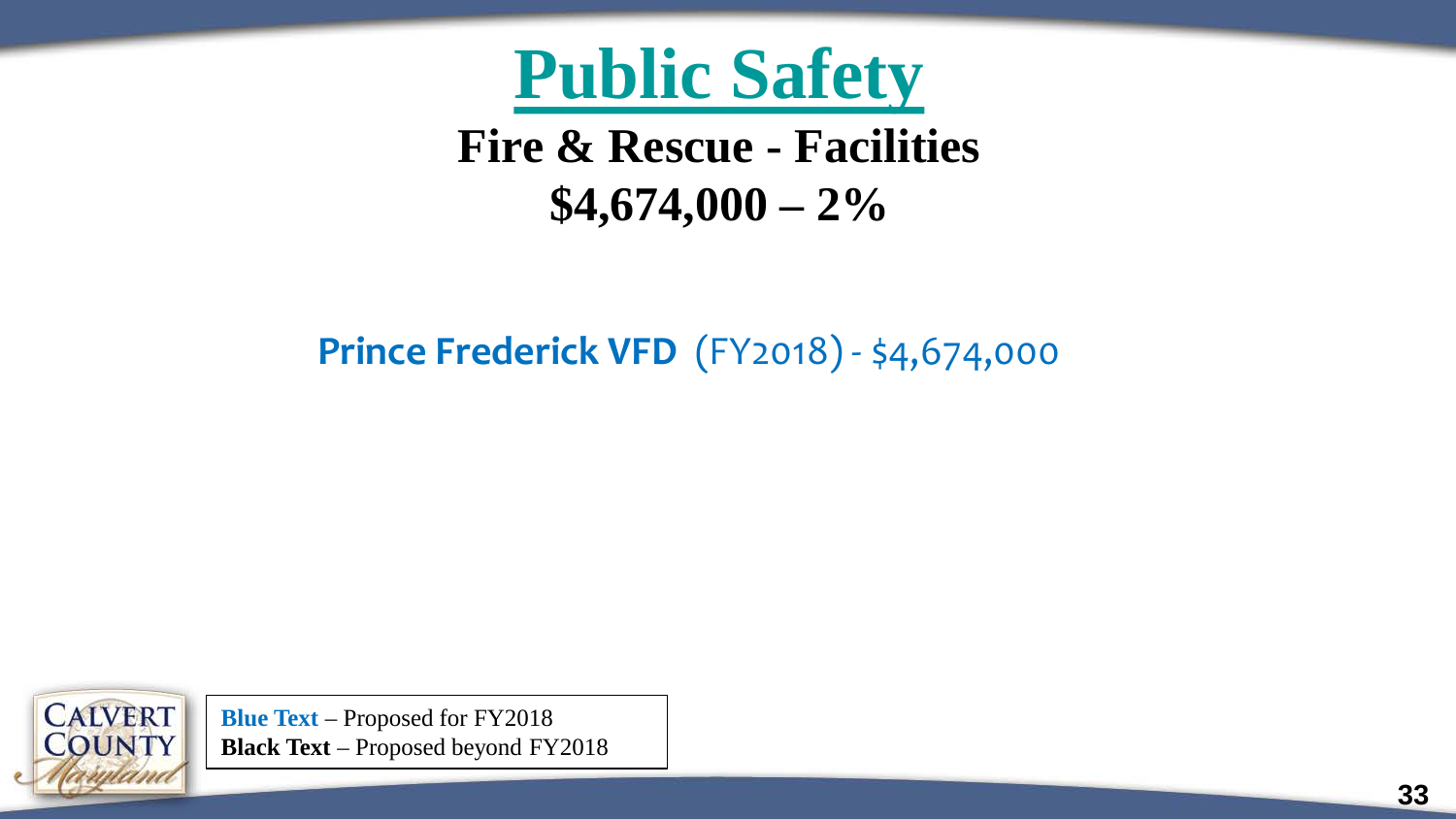**Public Works/Utilities Solid Waste \$3,201,000 – 1%**

**Appeal Landfill – Construct Transfer Station** (Prior-FY2020)  $-$  \$1,824,000

**Barstow Convenience Center Upgrade** (Prior-FY2018) - \$1,377,000

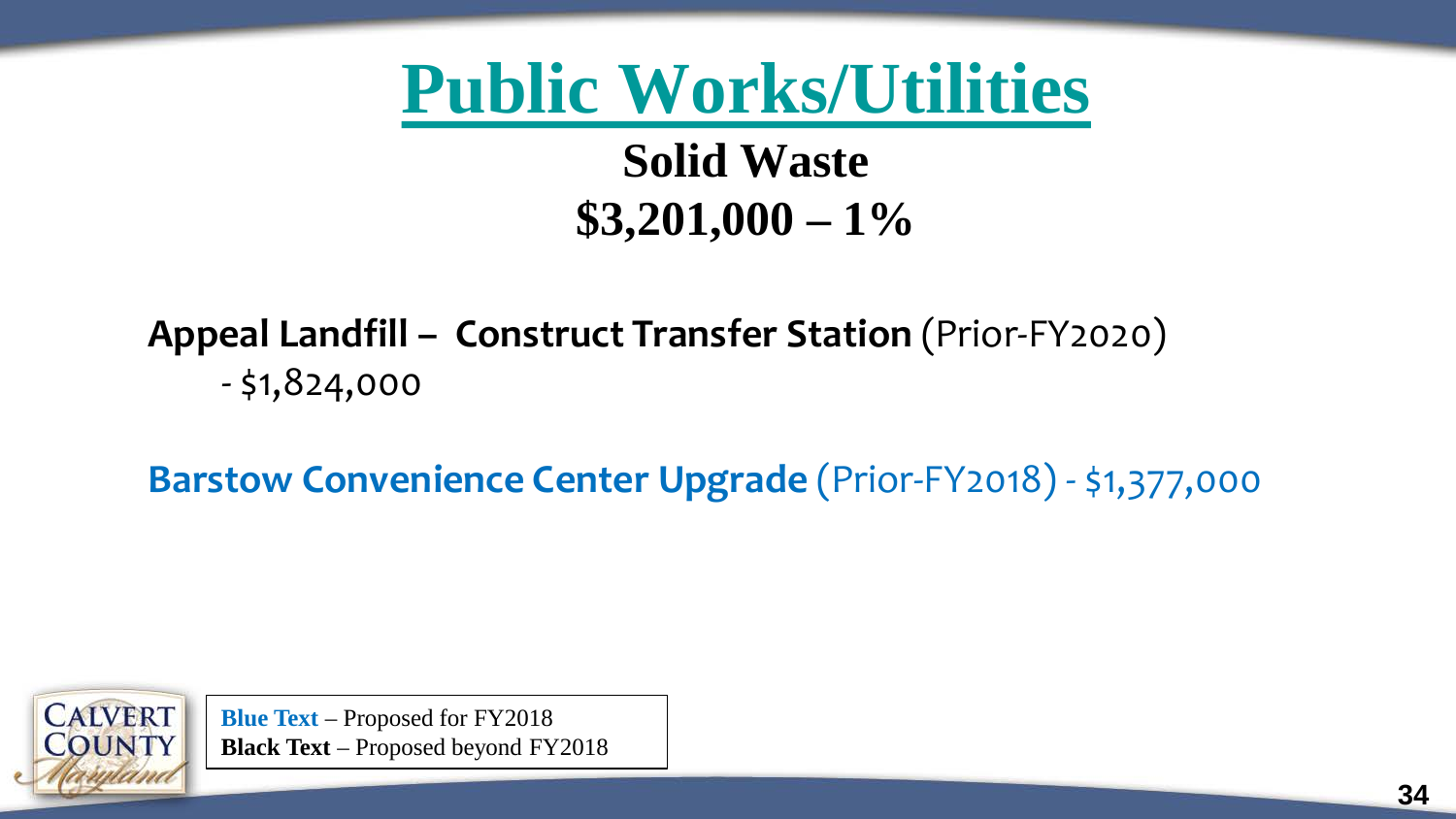#### **Water \$10,603,700 – 4%**

#### **Back Creek Water Loop** (FY2018-FY2019) - \$879,400

**Cove Point Community Water System** (Prior & FY2021) - \$1,900,000

**Mason Road Loop** (FY2021-FY2022) - \$440,000

**Prince Frederick Boulevard Watermain** (Prior-FY2018) - \$800,000

**Small Water Main Replacements** (Prior-FY2023) - \$300,000

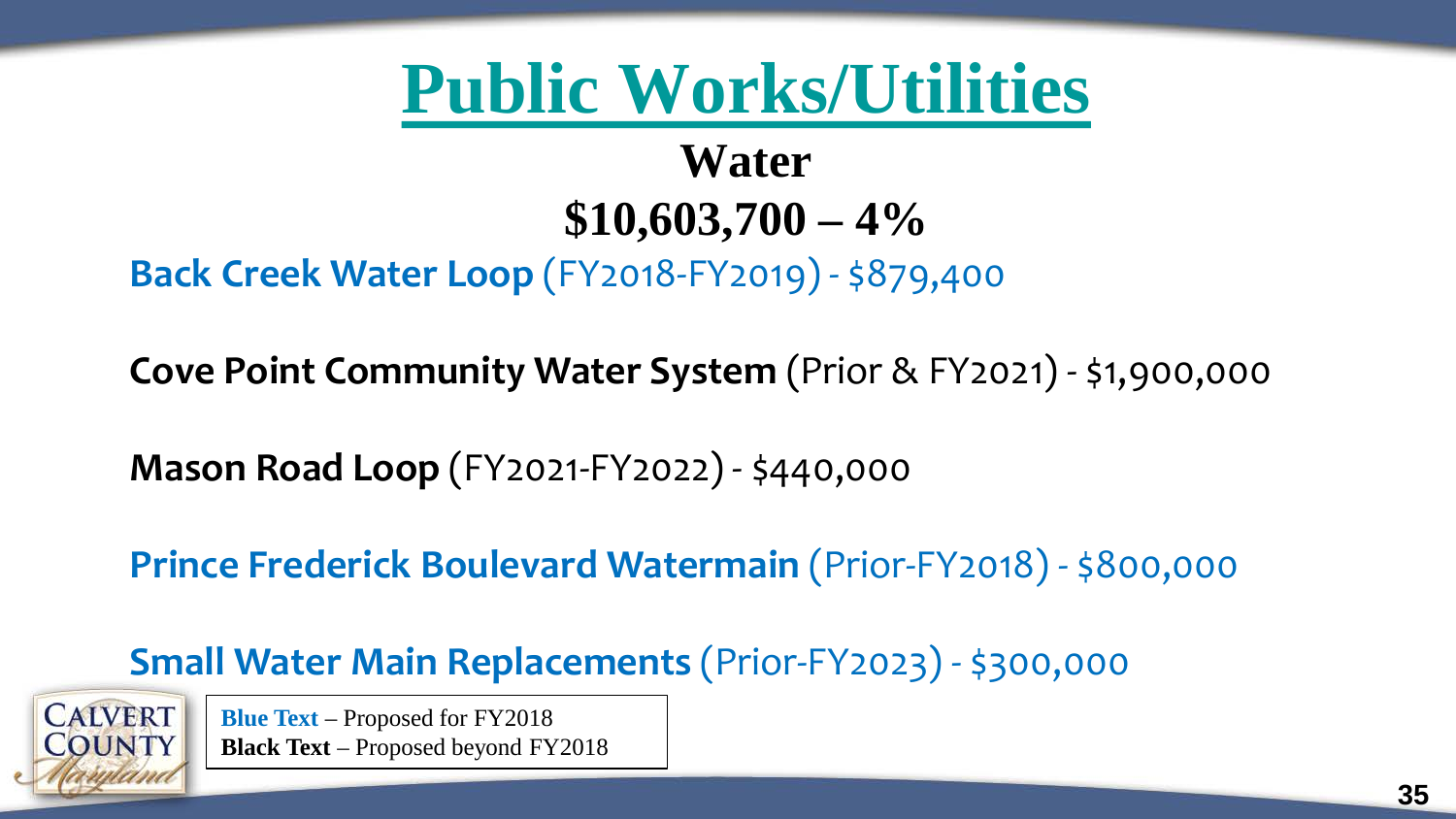#### **Water (con't)**

**Solomons Well #3** (FY2019-FY2020) - \$2,200,000

**St. Leonard Well and Elevated Storage** (Prior-FY2018) - \$1,148,800

**Water Meter Replacements / Upgrades** (Prior-FY2023) - \$1,400,000

**Water Station Improvements** (FY2018-FY2023) - \$600,000

**West Prince Frederick Storage Tank** (FY2021-FY2022) - \$935,500

**CALVERT OUNTY**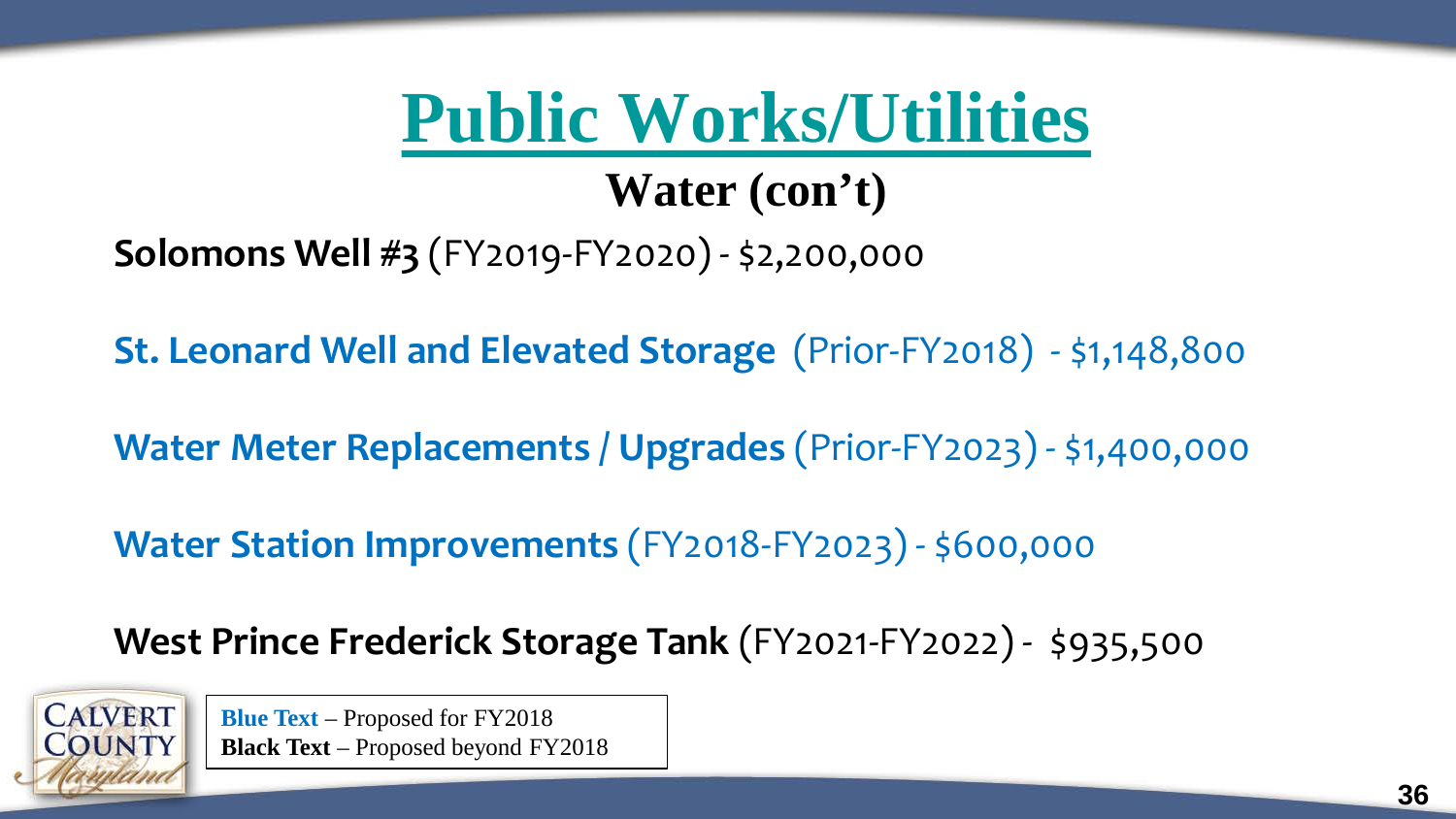**Sewerage / Wastewater \$19,461,900 – 8%**

**Cove Point Community Sewer System** - (FY2021) - \$3,440,000 **Dowell Road WWPS Upgrade** (Prior-FY2018) - \$415,000 **Grinder Pump Replacements** (FY2018-FY2023) - \$198,000 **Lusby Pump Station & Collection System** (Prior & FY2019)**-** \$2,319,500 **Prince Frederick WWTP#1 Plant Upgrade** (Prior & FY2019- FY2020) – \$5,158,000

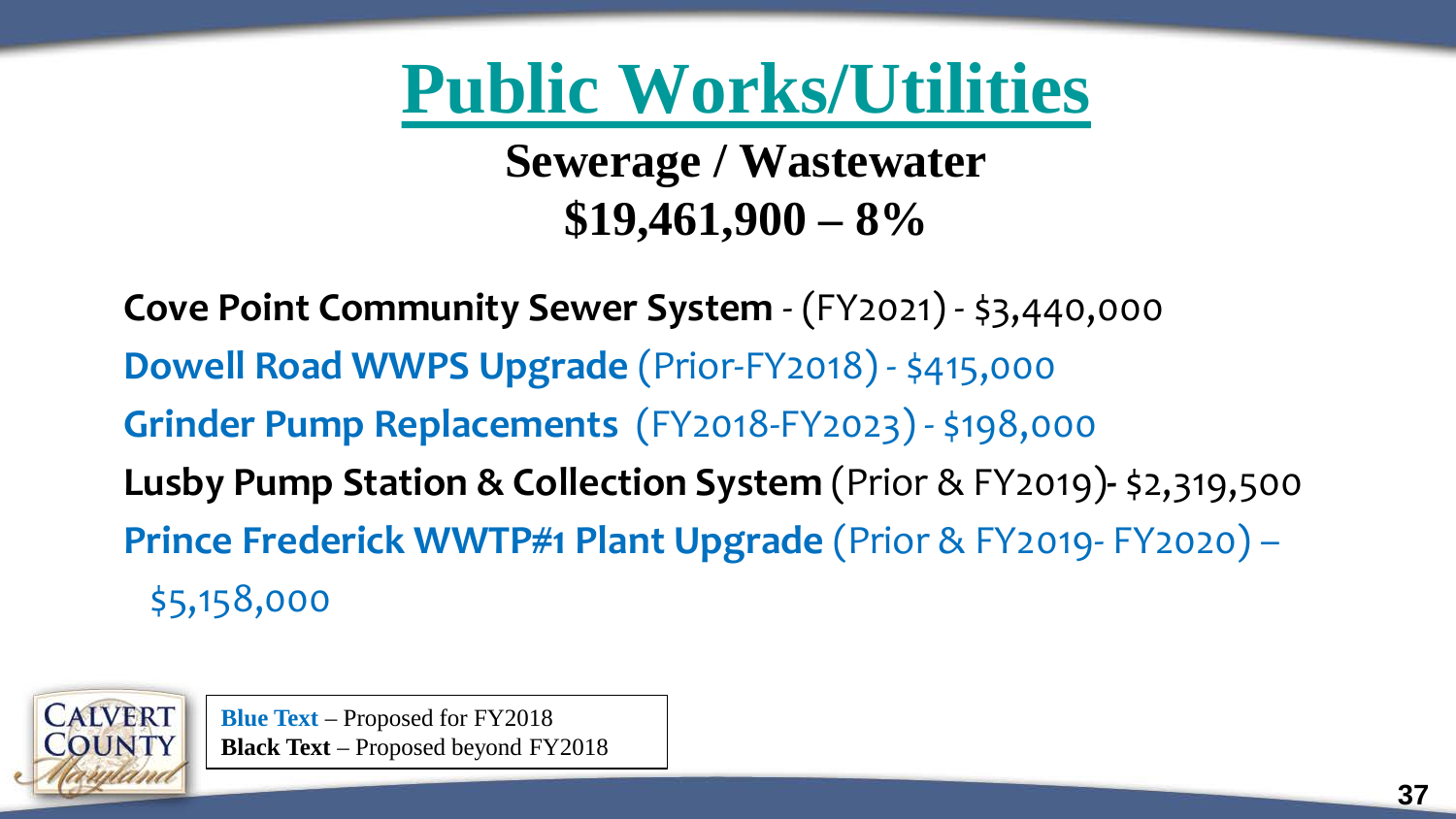**Sewerage / Wastewater (cont.)**

**PF Pump Station Improvements** - \$1,400,000

- Phase 1 (PF Area Upgrades) (Prior-FY2022) \$400,000
- Phases 2&3 (CMH WWPS and PS #6 Upgrade) (Prio-FY2020) \$1,000,000

**Solomons WWTP ENR Upgrade** (Prior & FY2021-FY2022) –

\$5,107,200

**CALVERT OUNTY** 

**Solomons Harbor WWPS Upgrade** (FY2019-FY2020) - \$847,500 **Water & Sewer Maintenance Building** (Prior-FY2018) - \$576,600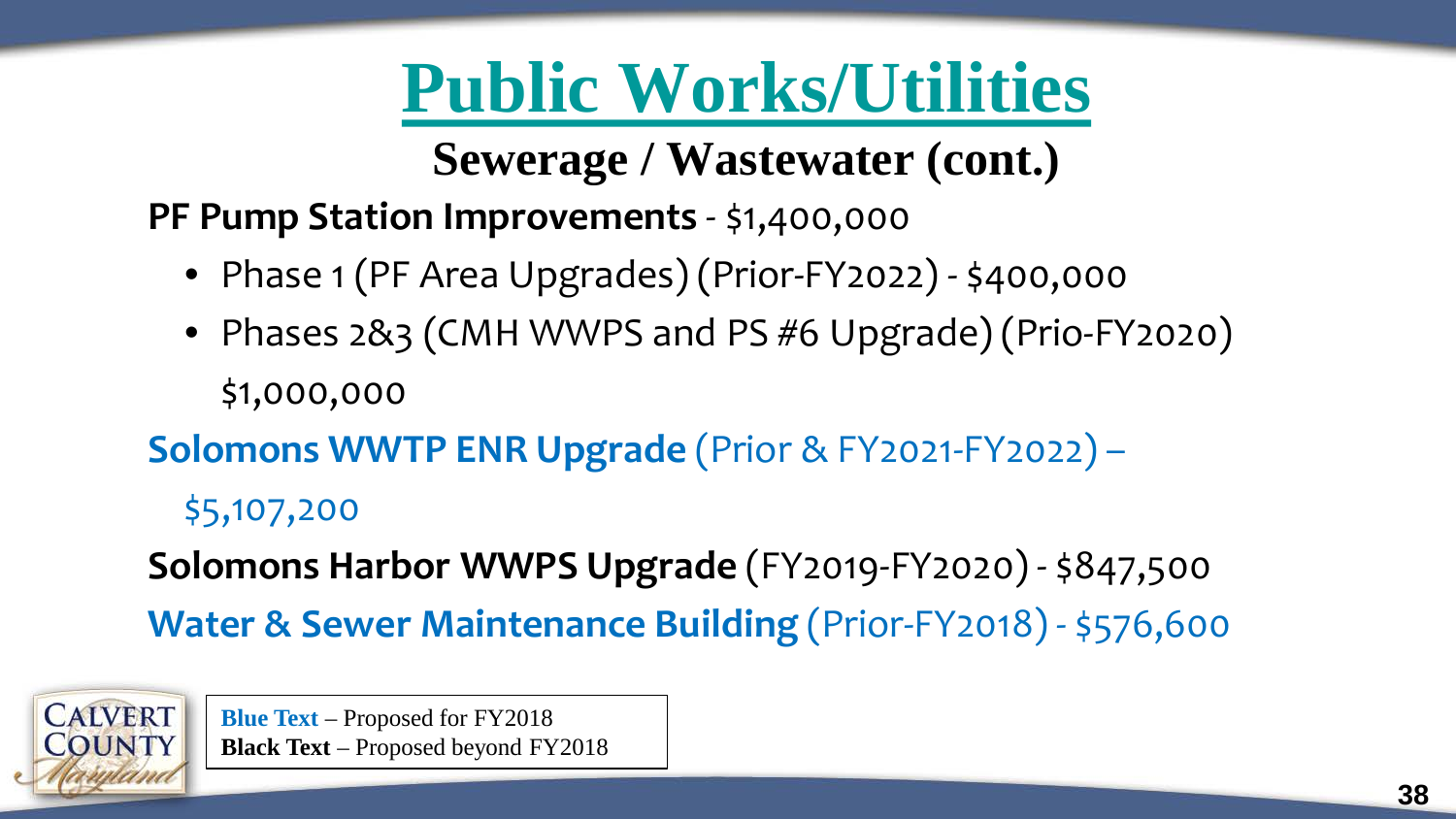### **Projects Deferred**

There is currently \$56.6 million of projects requested in the current and prior CIPs but moved out beyond FY23 due to fiscal constraints.

Brooks Administration - Facility Addition Courthouse Infill College of Southern Maryland – 3rd Classroom Building Library Branch – Construction Hallowing Point Park - Picnic Area at Entrance Beacon Way Drainage Repair Calvert Marine Museum Turning Lane Gunsmoke Trail / Lusby Parkway Connection

PF Loop Rd - North & South Overpasses Skinners Turn Road - Phase 2 Ward Road Improvements Sheriff's Department – Evidence Collection Building Solomons VRSFD - Main Bldg Renovation Solomons VRSFD - Annex Bldg Renovation St. Leonard VFDRS - Building Expansion St. Leonard VFDRS - Storage Building Construction